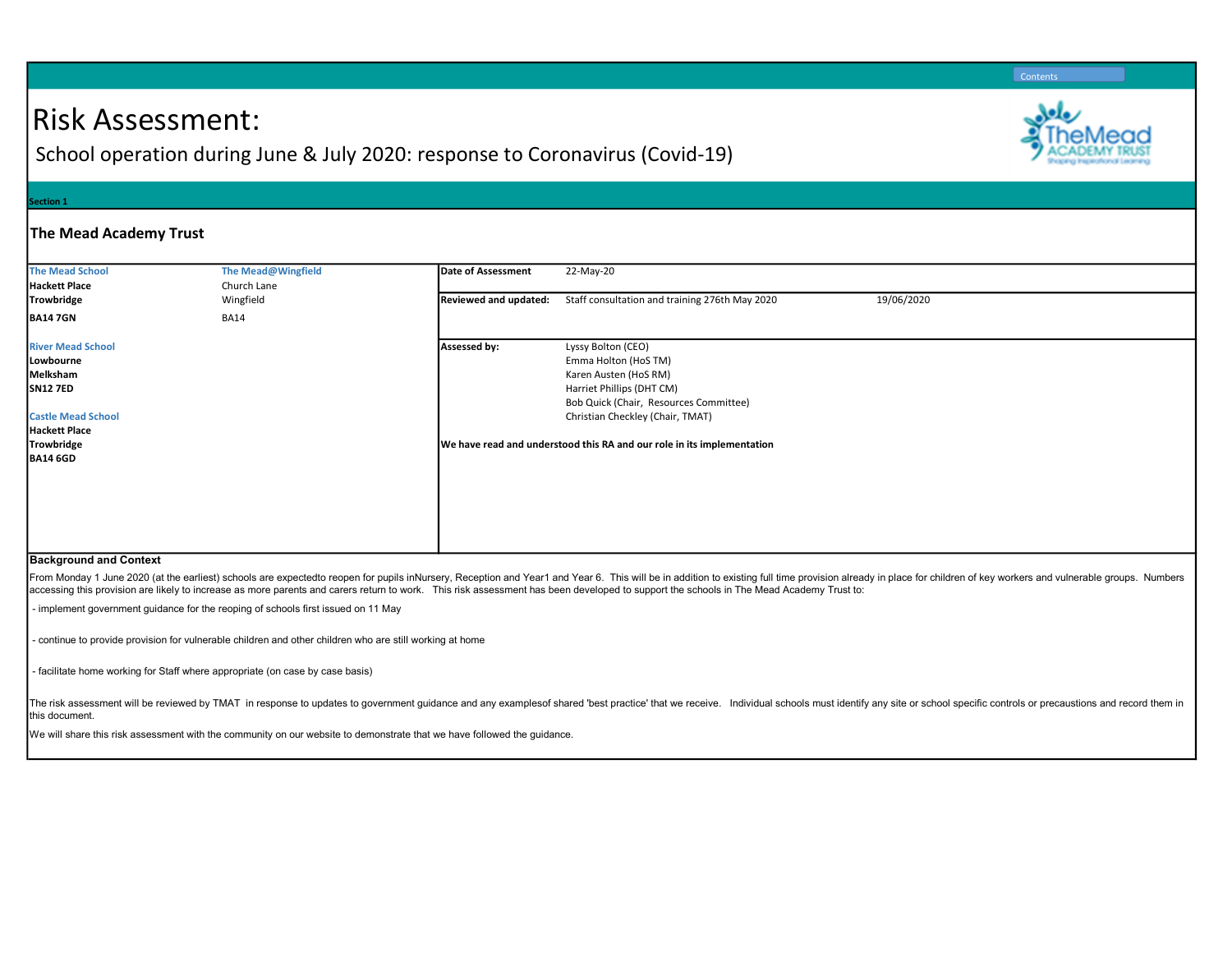|  | This Risk Assessment takes into account the revised list of the most common symptoms to look out for as updated on 18 May 2020. The World Health Organisation says along with the most comon symptoms of fever, cough and tire |
|--|--------------------------------------------------------------------------------------------------------------------------------------------------------------------------------------------------------------------------------|
|  |                                                                                                                                                                                                                                |
|  |                                                                                                                                                                                                                                |
|  |                                                                                                                                                                                                                                |

- aches and pains

- sore throat

- diarrhoea

- conjunctivitis

- headache

- loss of taste or smell

- a rash on skin or discolouration of fingers or toes

| <b>Risk Definitions</b> |                                                                                                                                                                                                                                                                                                |
|-------------------------|------------------------------------------------------------------------------------------------------------------------------------------------------------------------------------------------------------------------------------------------------------------------------------------------|
| <b>ILow</b>             | Controls are adequate, not further actions required, but ensure controls are monitored and any changes reassessed.                                                                                                                                                                             |
| <b>Medium</b>           | Consideration should be given as to whether the risks can be reduced using the hierarchy of control measures. Risk reduction measures should be implemented within a defined time period.<br>Arrangements should be made to ensure that he controls are maintained and monitored for adequacy. |
| High                    | Substantial improvements should be made to reduce the level to an acceptable level Risk reduction measures should be implemented urgently with a defined period. Consider suspending or<br>restricting the activity or applying interim risks controls.                                        |
|                         |                                                                                                                                                                                                                                                                                                |
|                         |                                                                                                                                                                                                                                                                                                |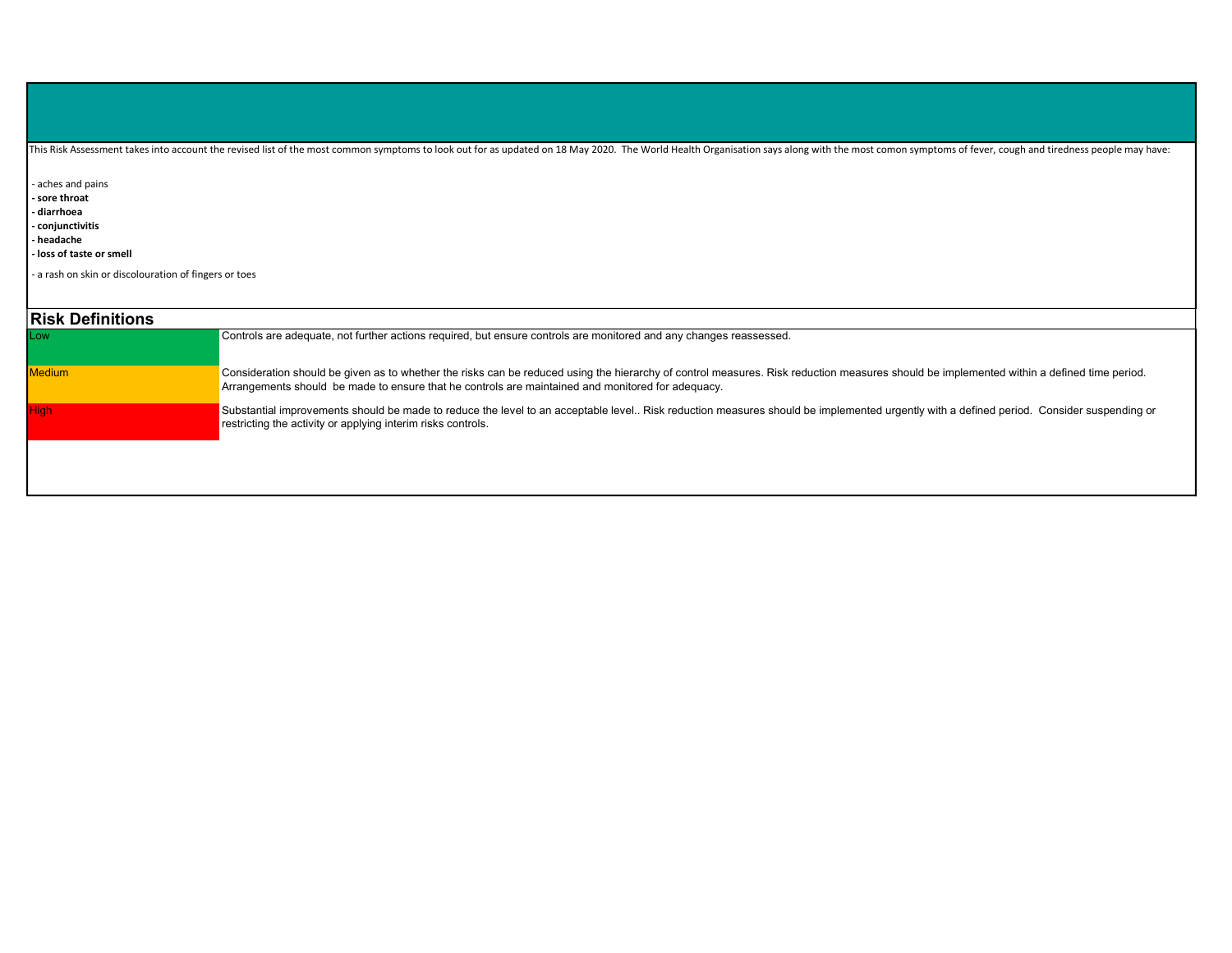Part 1

## Preparation for expanding provision

| What is the Task/Activity or Environment you are What Hazards are present or Who is affected or<br>assessing? | may be generated? Look at exposed to the hazards?<br>the activity processes or<br>substances used that could<br>cause harm to health or<br>injury. Use a line for each<br>one identified. | (Staff, Students, Visitors, definition Table 1)<br>Contractors, Etc.) | What severity of harm can be<br>reasonably expected ? (See | What precautions (existing controls) are already in place to either eliminate, or reduce the risk of an accident or<br>harm occurring?                                                                                                                                                                                                                                                                                                                                                     | What likelihood is there of an<br>accident or harm occurring? (See<br><b>Definitions Table 1)</b> | What is the<br><b>Risk Rating</b><br>(see Risk<br><b>Rating Matrix</b><br>Table 2) |
|---------------------------------------------------------------------------------------------------------------|-------------------------------------------------------------------------------------------------------------------------------------------------------------------------------------------|-----------------------------------------------------------------------|------------------------------------------------------------|--------------------------------------------------------------------------------------------------------------------------------------------------------------------------------------------------------------------------------------------------------------------------------------------------------------------------------------------------------------------------------------------------------------------------------------------------------------------------------------------|---------------------------------------------------------------------------------------------------|------------------------------------------------------------------------------------|
| Preparation of school building                                                                                | Failures to complete<br>compliance checks<br>renders the building<br>lunsafe                                                                                                              | All premises<br>occupants                                             | Serious                                                    | TM,CM,RM all remain open and all compliance checks continued throughout period.<br>TM @ Wingfield - closed but compliance checks continued.<br>including fire safety systems, alarm system, emergency lights, water supply, M&E<br>systems, gas, heating and catering equipment<br>All areas and surfaces have been cleaned and disinfected prior to reopening and if<br>necessary pest control deployed including kitchen.                                                                | Low                                                                                               | Low                                                                                |
| Management of expectations within Anxiety within school<br>the school community                               | community re prevalence school community<br>and effectiveness of<br>linfection control and<br>social distancing<br>Imeasures                                                              | All members of the                                                    | Serious                                                    | Our communication with parents and children prior to reopening will include:<br>- Arrival and departure from school<br>- Arrangements for parents re drop off and collection (site specific)<br>- pupil groupings<br>- what the school day will look like<br>attendance and non attendance<br>- what will happen if there is a case of covid -19<br>protocols for social distancing<br>staggered drop off and collection times for pupils groups<br>expectations around pupil hand hygiene | Possible                                                                                          | <b>Medium</b>                                                                      |

| <b>Staff Wellbeing</b> | Staff anxiety re<br>expanded work pattern<br>and potential exposure to<br>the virus with more<br>pupils and staff on site | <b>All staff</b> | l Serious | Zoom meeting sessions for all staff sharing control methods and RA process<br>Sharing of support helpline<br>Individual discussions held with staff to identify concerns and barriers to returning to work<br>recognising that some could be experiencing bereavement, mental health issues etc.                                                                                                             | Possible | <b>Medium</b> |
|------------------------|---------------------------------------------------------------------------------------------------------------------------|------------------|-----------|--------------------------------------------------------------------------------------------------------------------------------------------------------------------------------------------------------------------------------------------------------------------------------------------------------------------------------------------------------------------------------------------------------------|----------|---------------|
|                        |                                                                                                                           |                  |           | Individual discussions held with staff who are shielding or clinically vulnerable regarding their<br>Ispecific concerns<br>Working with Trade Unions<br>Working with Wiltshire Council<br>Training and written instructions provided re operating procedures - Implementing Protective<br>Measures document and zoom meeting for all staff (zoom meeting video and paper copies<br>distributed as necessary) |          |               |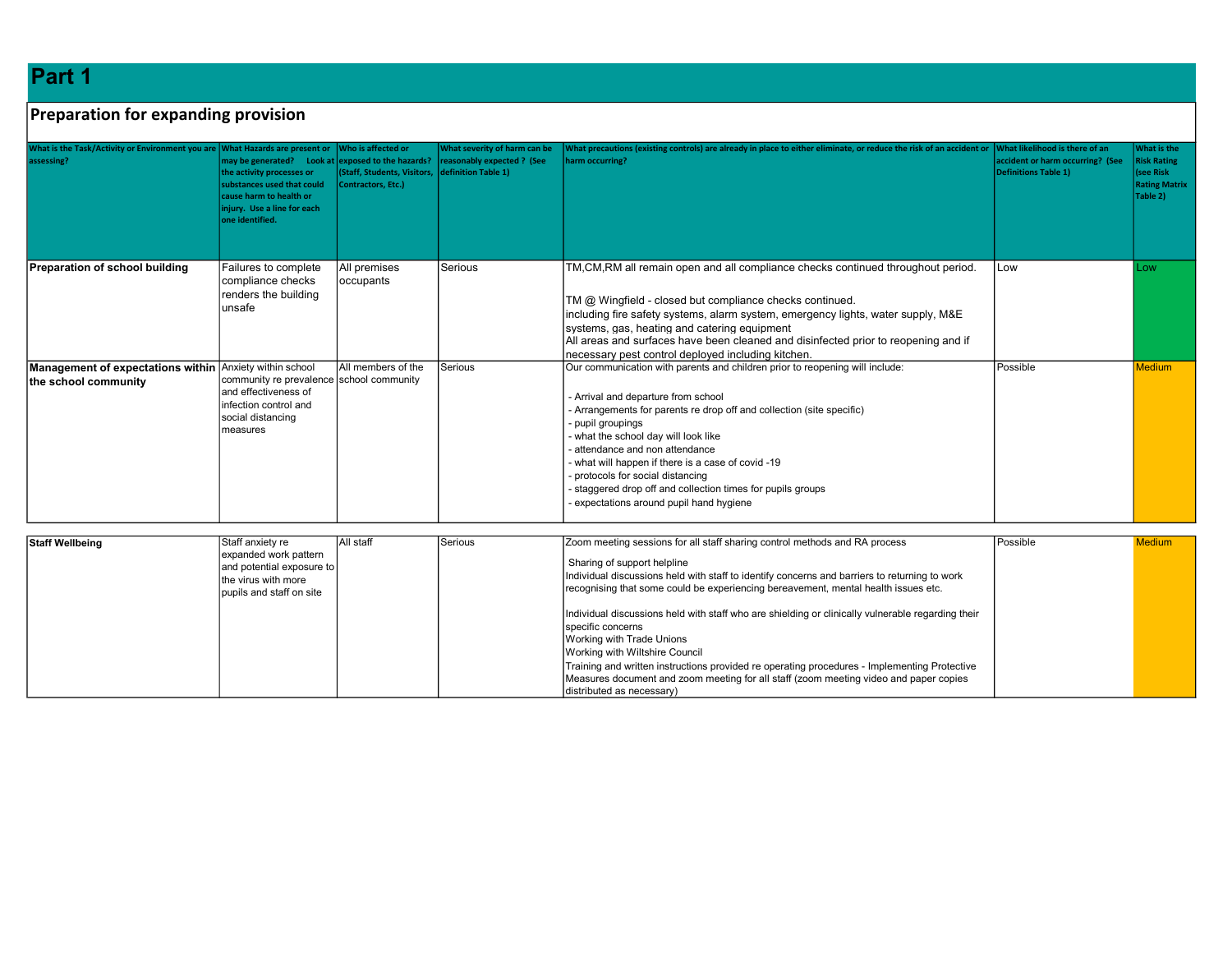| <b>What is the Task/Activity or Environment you are</b><br>ssessing? | <b>What Hazards are present or</b><br>may be generated? Look at<br>the activity processes or<br>substances used that could<br>cause harm to health or<br>injury. Use a line for each<br>one identified. | Who is affected or<br>exposed to the hazards?<br><b>Staff, Students, Visitors,</b><br>Contractors, Etc.)    | <b>Nhat severity of harm can be</b><br>reasonably expected ? (See<br>definition Table 1) | What precautions (existing controls) are already in place to either eliminate, or reduce the risk of an accident or<br>harm occurring?                                                                                                                                                                                                                                                                                                                             | What likelihood is there of an<br>accident or harm occurring? (See<br>Definitions Table 1) | What is the<br><b>Risk Rating</b><br>(see Risk<br><b>Rating Matrix</b><br>Table 2) |
|----------------------------------------------------------------------|---------------------------------------------------------------------------------------------------------------------------------------------------------------------------------------------------------|-------------------------------------------------------------------------------------------------------------|------------------------------------------------------------------------------------------|--------------------------------------------------------------------------------------------------------------------------------------------------------------------------------------------------------------------------------------------------------------------------------------------------------------------------------------------------------------------------------------------------------------------------------------------------------------------|--------------------------------------------------------------------------------------------|------------------------------------------------------------------------------------|
| Individual staff requirements                                        | Concerns from staff in<br>identified work groups                                                                                                                                                        | Clinically Extremely Serious<br>Vulnerable<br>(shielding)                                                   |                                                                                          | Advised to work from home and engage in training                                                                                                                                                                                                                                                                                                                                                                                                                   | Improbable                                                                                 | LOW                                                                                |
|                                                                      |                                                                                                                                                                                                         | Clinically<br>vulnerable<br>including pregnant<br>women                                                     | Serious                                                                                  | Advised to work from home unless mutually agreed though a Risk assessment process   Improbable (if we say not<br>in conjunction with the staff member and suggesting adhere to stringent social<br>distancing.                                                                                                                                                                                                                                                     | to onsite)                                                                                 | .ow                                                                                |
|                                                                      |                                                                                                                                                                                                         | Those living in a<br>house with a<br>person who is<br>extremely clinically<br>vulnerable                    | Serious                                                                                  | Advised to work from home unless mutually agreed though a Risk assessment process   Improbable (if we say not<br>in conjunction with the staff member and suggesting adhere to stringent social<br>distancing.                                                                                                                                                                                                                                                     | to onsite)                                                                                 | .ow                                                                                |
|                                                                      |                                                                                                                                                                                                         | Those living in a<br>household with<br>those who is<br>clinically vulnerable<br>including pregnant<br>women | Serious                                                                                  | These staff are attending work and adhering to this and other reopening Risk<br>assessment or working from home if medical advice dictates (assessed on individual<br>basis)                                                                                                                                                                                                                                                                                       | Possible                                                                                   | <b>Medium</b>                                                                      |
| Staffing availability and ratios                                     | Staffing ratios<br>insufficient for pupil<br>numbers and grouping<br>arrangements. Need to<br>consider safe levels of<br>supervision and social<br>distancing.                                          | Pupils and staff                                                                                            | Serious                                                                                  | Daily and weekly review of staffing<br>Head/CEO   Improbable<br>would close parts of the provision (bubble) if we have insufficient staff available to<br>allow essential supervision, social distancing and infection control measures<br>-School community aware that bubbles may close at short notice via In touch                                                                                                                                             |                                                                                            | LOW.                                                                               |
| Pupil welfare                                                        | Changing family<br>circumstances likely to<br>have adverse affect on<br>pupils ability to                                                                                                               | Pupils and staff                                                                                            | Serious                                                                                  | Contact with families has been made by staff to ensure that they are aware of any<br>potential issues and that relevant support if available.<br>Staff check in with families on weekly rota and records maintained of contact and any<br>concerns<br>Staff responsible for pupil groups have been debriefed in advance and made aware of<br>any issues<br>Parents/carers asked to completed Pupil Information Sheets and return prior to joining<br>their bubbles | Possible                                                                                   | <b>Medium</b>                                                                      |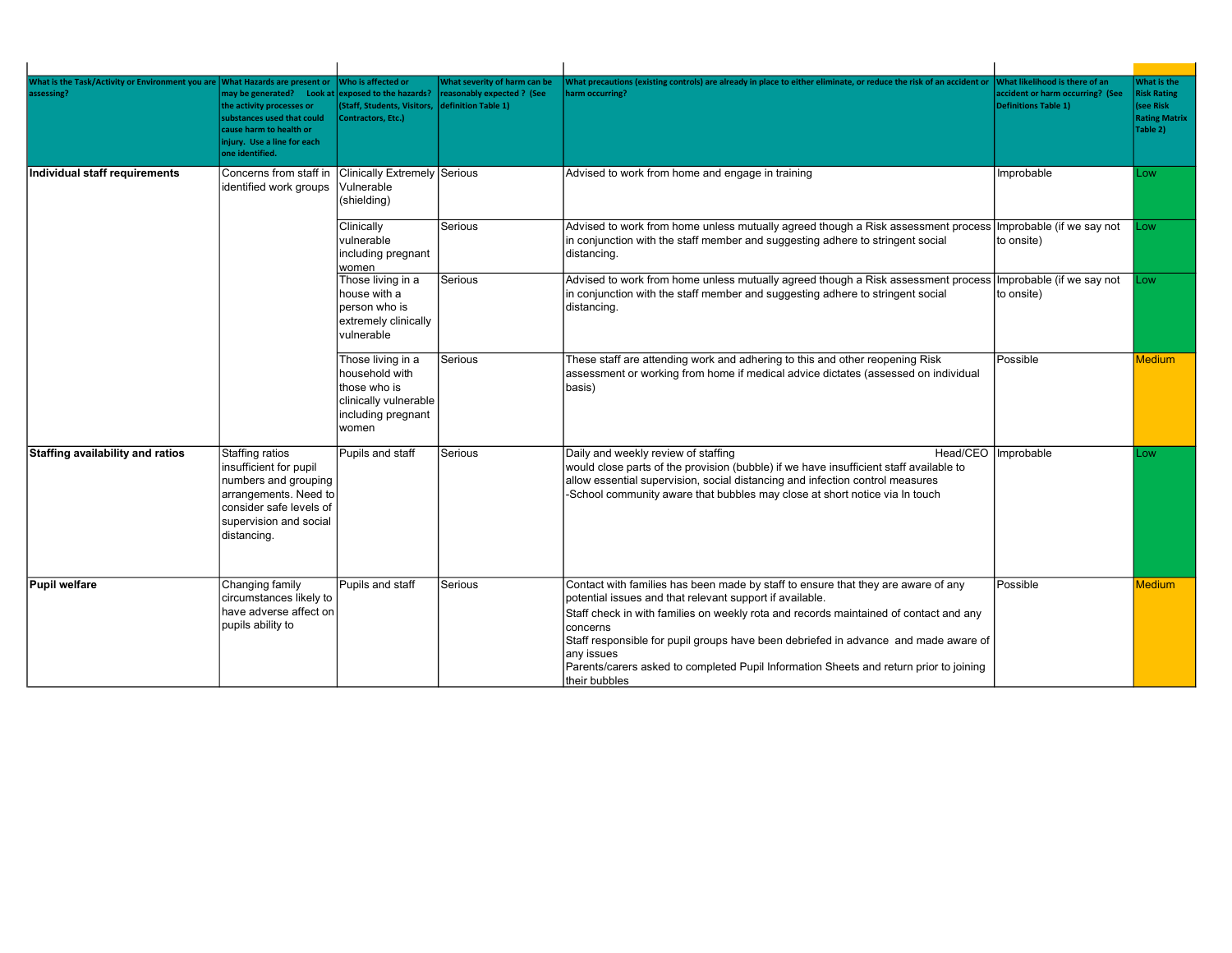| What is the Task/Activity or Environment you are<br>assessing? | <b>What Hazards are present or</b><br>may be generated? Look at<br>the activity processes or<br>substances used that could<br>cause harm to health or<br>injury. Use a line for each<br>one identified. | Who is affected or<br>exposed to the hazards?<br>(Staff, Students, Visitors,<br>Contractors, Etc.)               | What severity of harm can be<br>reasonably expected ? (See<br>definition Table 1) | What precautions (existing controls) are already in place to either eliminate, or reduce the risk of an accident or<br>harm occurring?                                                                                                                                                                                                                                                                                                                                                                                                                                                                                                                                                                                                                                                                                                                                                                                                                                                                                                                                                                                                                                                                                                                                                                                                                                                                                                                                                                                                                                                  | What likelihood is there of an<br>accident or harm occurring? (See<br><b>Definitions Table 1)</b> | What is the<br><b>Risk Rating</b><br>(see Risk<br><b>Rating Matrix</b><br>Table 2) |
|----------------------------------------------------------------|---------------------------------------------------------------------------------------------------------------------------------------------------------------------------------------------------------|------------------------------------------------------------------------------------------------------------------|-----------------------------------------------------------------------------------|-----------------------------------------------------------------------------------------------------------------------------------------------------------------------------------------------------------------------------------------------------------------------------------------------------------------------------------------------------------------------------------------------------------------------------------------------------------------------------------------------------------------------------------------------------------------------------------------------------------------------------------------------------------------------------------------------------------------------------------------------------------------------------------------------------------------------------------------------------------------------------------------------------------------------------------------------------------------------------------------------------------------------------------------------------------------------------------------------------------------------------------------------------------------------------------------------------------------------------------------------------------------------------------------------------------------------------------------------------------------------------------------------------------------------------------------------------------------------------------------------------------------------------------------------------------------------------------------|---------------------------------------------------------------------------------------------------|------------------------------------------------------------------------------------|
| <b>Individual Pupil requirements</b>                           | Pupil or family<br>members in identified<br>groups                                                                                                                                                      | Clinically Extremely Serious<br>Vulnerable<br>(sheilding) Pupils                                                 |                                                                                   | Made clear that these pupils are not expected to attend and will continue to be<br>supported at home.                                                                                                                                                                                                                                                                                                                                                                                                                                                                                                                                                                                                                                                                                                                                                                                                                                                                                                                                                                                                                                                                                                                                                                                                                                                                                                                                                                                                                                                                                   | Improbable                                                                                        | Low                                                                                |
|                                                                |                                                                                                                                                                                                         | Clinically<br>vulnerable pupils                                                                                  |                                                                                   | Parents have been advised to follow medical advise before sending their children to<br>schools. Parents of Children with Asthma advised to consult GP and Asthma UK<br>quidance.                                                                                                                                                                                                                                                                                                                                                                                                                                                                                                                                                                                                                                                                                                                                                                                                                                                                                                                                                                                                                                                                                                                                                                                                                                                                                                                                                                                                        | Improbable (if we say not<br>to onsite) Higher if onsite?                                         | Low                                                                                |
|                                                                |                                                                                                                                                                                                         | Pupils living in a<br>house with a<br>person who is<br>extremely clincially<br>vulnerable                        |                                                                                   | We will only invite these children to attend if stringent social distancing can be adhered<br>to and they can follow the rules. Medical advice and from PHE taken on case by case<br>basis.                                                                                                                                                                                                                                                                                                                                                                                                                                                                                                                                                                                                                                                                                                                                                                                                                                                                                                                                                                                                                                                                                                                                                                                                                                                                                                                                                                                             | Improbable (if we say not<br>to onsite) Higher if onsite?                                         | Low                                                                                |
|                                                                |                                                                                                                                                                                                         | Pupils living in a<br>household with<br>those who is<br>clinically<br>vulnearbale<br>including pregnant<br>women |                                                                                   | These pupils have been invited to attend school                                                                                                                                                                                                                                                                                                                                                                                                                                                                                                                                                                                                                                                                                                                                                                                                                                                                                                                                                                                                                                                                                                                                                                                                                                                                                                                                                                                                                                                                                                                                         | Possible (as we cannot<br>quarantee 2m with<br>children)                                          | <b>Medium</b>                                                                      |
|                                                                |                                                                                                                                                                                                         | Pupils with SEND<br>or EHC plans                                                                                 |                                                                                   | Individual risk assessments of children with more complex needs or behavioural<br>difficulties.<br>Ensure a supply of PPE is available based on need.<br>Reduced timetable or consideration of other solutions if child's behaviour puts staff at<br>risk.<br>1:1 teaching to be done at 2m distance.<br>When attendance is not appropriate, assessments can help make decisions about the<br>support children and young people should receive at home, noting that circumstances<br>may have change<br>Risk assessments should be proportionate. (In both assessing risks and meeting<br>needs), local authorities and educational settings should concentrate their resources<br>on those children and young people with the most complex needs.<br>The risk assessment should incorporate the views of the child or young person - where<br>possible<br>Where a child or young person with an EHC plan has a social worker, the social worker<br>should be involved in the risk assessment,<br>Where a child or young person is in care the local authority virtual school head should<br>be involved in the risk assessment,<br>Parents should be contacted and be and involved in the decisions about their child who<br>has an EHC plan.<br>School will need to ensure that they have the staffing needed to support children and<br>young people at safe ratios.<br>The increase in attendance for some children and young people may take place over a<br>longer period of time.<br>The risk assessments for children and young people with EHC plans, are kept up to<br>Idate. | Possible (as we cannot<br>guarantee 2m with<br>children)                                          | <b>Medium</b>                                                                      |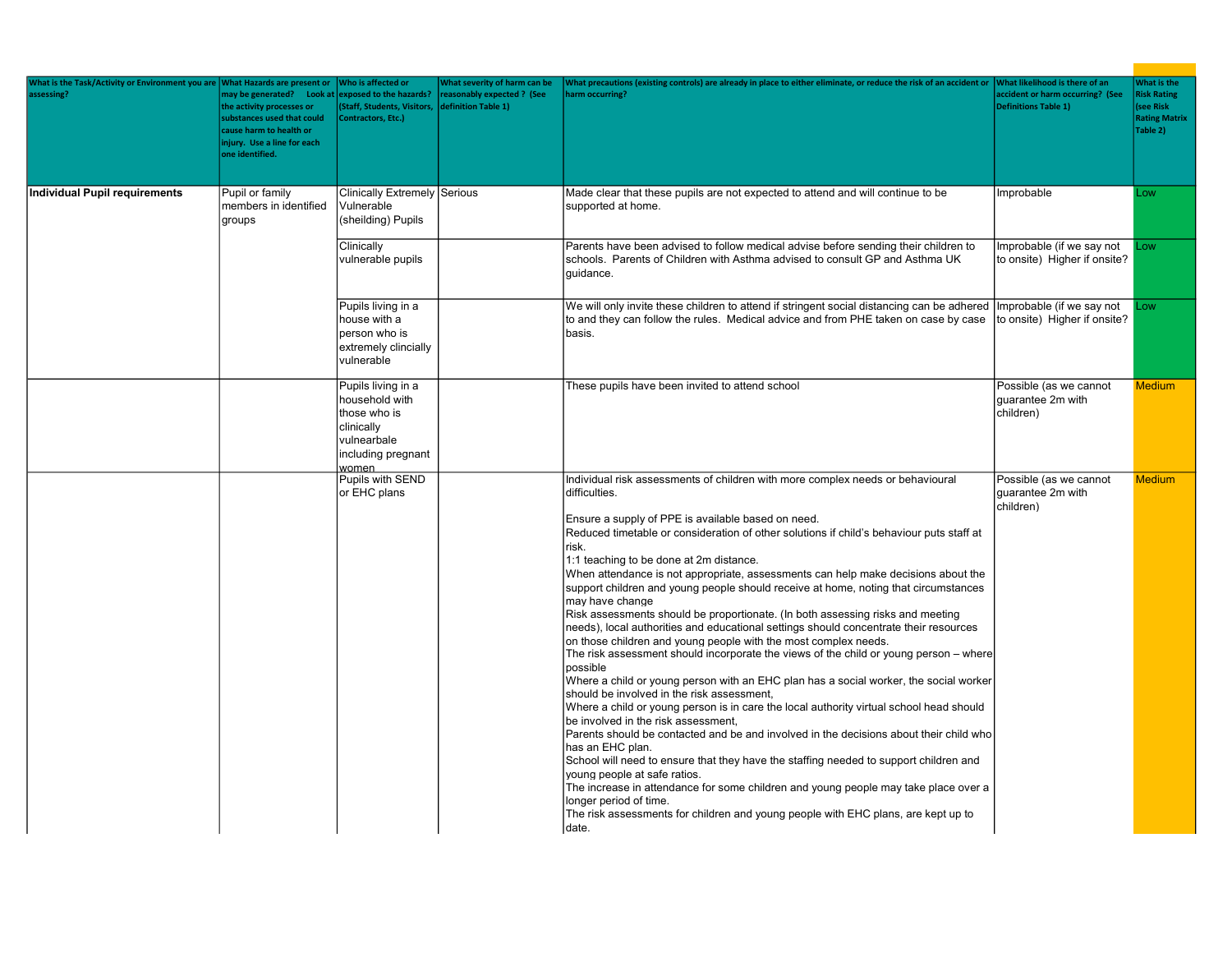|                        |               |        |         | Priority is given to Keyworker and Vulnerable children then YN, YR, Y1 and Y6. -<br>children and young people with EHC plans who have not been attending and are in<br>eligible year groups should experience the same return to settings as their peers<br>without EHC plans in the same year group. (This includes children and young people<br>who are placed in special units and resourced provision attached to a mainstream<br>school, as they are recorded on the roll of the mainstream school.)<br>Where a child is not initially returning to school we need to ensure that the family<br>understands the support plan that is in place for them.<br>If a child has a diagnosis of a learning disability (such as profound and multiple learning)<br>difficulties, or a severe learning difficulty), autism or both, and behaviours that<br>challenge or a mental health condition, the risk assessors should ensure, with the<br>agreement of the family, that the child is identified on the NHS Clinical Commissioning<br>Group dynamic support register (see the nasen guide improving health care: learning<br>disabilities and autism for further information).<br>In order to ensure as many children and young people as possible are actively<br>transitioning back to on-site education in specialist settings, we encourage the use of<br>flexible approaches. This may include:<br>part-time timetables and attendance rotas<br>blended onsite and home learning<br>phased returns for individuals or groups<br>children and young people being offered blocks of time on-site on a rotating<br>basis<br>If a risk assessment determines that a child or young person's needs continue to be<br>more safely met at home, local authorities, educational settings and parents should<br>consider whether moving either equipment or services into a child or young person's<br>home would enable them to be supported there. This may be a more feasible solution<br>for day settings than residential settings, and may include:<br>physiotherapy equipment<br>sensory equipment<br>online sessions with different types of therapists<br>phone support for parents in delivering interventions<br>in-person services, where necessary |          |               |
|------------------------|---------------|--------|---------|---------------------------------------------------------------------------------------------------------------------------------------------------------------------------------------------------------------------------------------------------------------------------------------------------------------------------------------------------------------------------------------------------------------------------------------------------------------------------------------------------------------------------------------------------------------------------------------------------------------------------------------------------------------------------------------------------------------------------------------------------------------------------------------------------------------------------------------------------------------------------------------------------------------------------------------------------------------------------------------------------------------------------------------------------------------------------------------------------------------------------------------------------------------------------------------------------------------------------------------------------------------------------------------------------------------------------------------------------------------------------------------------------------------------------------------------------------------------------------------------------------------------------------------------------------------------------------------------------------------------------------------------------------------------------------------------------------------------------------------------------------------------------------------------------------------------------------------------------------------------------------------------------------------------------------------------------------------------------------------------------------------------------------------------------------------------------------------------------------------------------------------------------------------------------------------------------------------------------------------------------------------|----------|---------------|
|                        |               |        |         |                                                                                                                                                                                                                                                                                                                                                                                                                                                                                                                                                                                                                                                                                                                                                                                                                                                                                                                                                                                                                                                                                                                                                                                                                                                                                                                                                                                                                                                                                                                                                                                                                                                                                                                                                                                                                                                                                                                                                                                                                                                                                                                                                                                                                                                               |          |               |
| <b>Pupil Wellbeing</b> | Pupil anxiety | Pupils | Serious | Bubbles to be supported by class teacher and TA where insufficient staff 2 TAs will<br>lead a bubble – children will be familiar with at least one of these adults.<br>Where necessary consider reduced time in school within the allocated bubble to<br>ensure transition is successful from home to school<br>ELSA provision available for children who are distressed - 2 metre social distancing<br>rule will apply Will this impact on the 'bubble'? Could it be done outside? (is it possible<br>due to staffing levels)<br>PSHE / THRIVE based curriculum will be used alongside seesaw/dojo activities to<br>support children's well-being.<br>Bubble machines will be used to provide a welcoming fun feature for children to ease<br>anxiety upon arrival.<br>Comforters for children – not to be shared. Washed daily. Remain in school.                                                                                                                                                                                                                                                                                                                                                                                                                                                                                                                                                                                                                                                                                                                                                                                                                                                                                                                                                                                                                                                                                                                                                                                                                                                                                                                                                                                                           | Possible | <b>Medium</b> |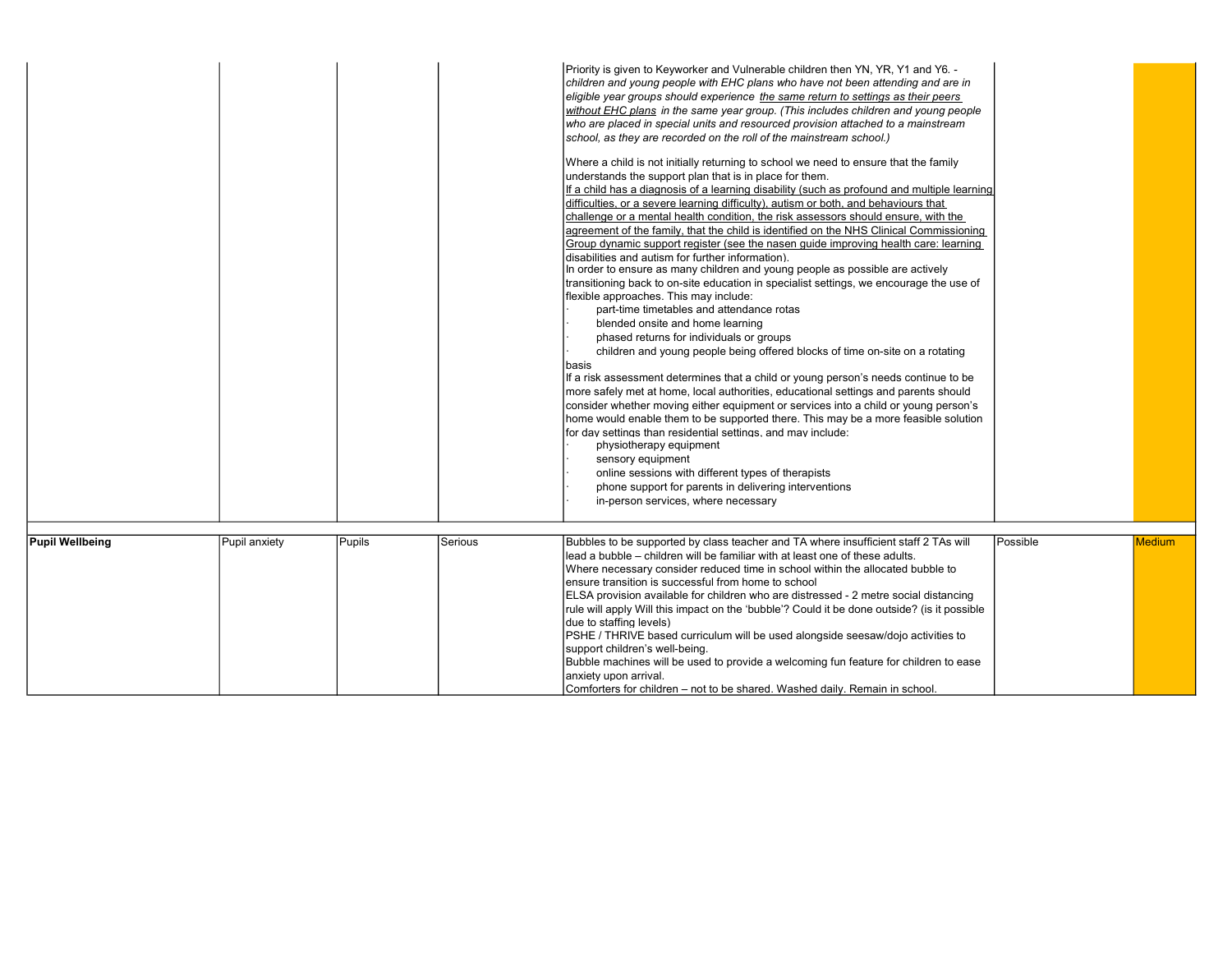| Staff training         | Staff are not aware or Staff and pupils<br>do not understand the<br>requirements for<br>working safely when<br>returning to work                                           |                  | Minor to Serious | Training and written instruction has been provided re operation procedures outlined in<br>the Risk Assessment and Implementing Protective Measures Document - both shared<br>via document and video briefing and include:<br>What to do if suspect they or member of family have Covid 19<br>Day to day organisation and procedures including arrangements for cleaning, Staff<br>welfare facilities and travel to work<br>Importance of keeping teaching bubbles separate during the day                                                                                                                                                                                                                                                                                                                                                                                                                              | Improbable | .ow |
|------------------------|----------------------------------------------------------------------------------------------------------------------------------------------------------------------------|------------------|------------------|------------------------------------------------------------------------------------------------------------------------------------------------------------------------------------------------------------------------------------------------------------------------------------------------------------------------------------------------------------------------------------------------------------------------------------------------------------------------------------------------------------------------------------------------------------------------------------------------------------------------------------------------------------------------------------------------------------------------------------------------------------------------------------------------------------------------------------------------------------------------------------------------------------------------|------------|-----|
|                        |                                                                                                                                                                            |                  |                  | Arrangements for breaks and lunchtimes<br>Safeguarding- updated briefing note to all staff. Including the continued importance<br>of all staff acting immediately on any safeguarding concerns and any updates to<br>school procedures re: recording concerns, contacting DSL or DDSL                                                                                                                                                                                                                                                                                                                                                                                                                                                                                                                                                                                                                                  |            |     |
|                        |                                                                                                                                                                            |                  |                  | Procedures to follow if they suspect a child in their bubble is displaying symptoms<br>Changes to school behaviour policy<br>Curriculum adaptation required re social distancing<br>Site security and fire safety<br>Use of PPE (where applicable)<br>Reminders or additions shared via Daily Staff Update                                                                                                                                                                                                                                                                                                                                                                                                                                                                                                                                                                                                             |            |     |
|                        |                                                                                                                                                                            |                  |                  |                                                                                                                                                                                                                                                                                                                                                                                                                                                                                                                                                                                                                                                                                                                                                                                                                                                                                                                        |            |     |
| Provision of First Aid | Inadequate first aid<br>treatment exacerbates<br>injury                                                                                                                    | Pupils and Staff | Serious          | Qualified First Aiders (Including Paediatric) in school at all times<br>First aid supplies in all bubbles including PPE for dealing with minor injuries<br>Staff briefing in use of PPE and first aid guidance<br>Lidded bins provided in each class for disposal of tissues, wipes and PPE<br>Video and written quidance about use of PPE including visors<br>Staff made aware of the qualified first aiders<br>Additional Epi-pen/inhaler to be held in the office for extraordinary first aid requirements<br>Controlled medication to be retained in the locked medical cabinet as per normal<br>procedure<br>Controlled medication that requires recorded administration to be administered using<br>normal procedures and using a 2m rule – if 2m is not possible administration with use<br>of visor (if required - see quidance)<br>Medical emergency takes priority over the maintenance of social distancing | Improbable | LOW |
|                        | Risk of spreading or<br>contracting virus due<br>to close contact with<br>children, e.g.<br>administering first aid<br>resulting in direct<br>transmission of the<br>virus |                  |                  | All precautions as above                                                                                                                                                                                                                                                                                                                                                                                                                                                                                                                                                                                                                                                                                                                                                                                                                                                                                               | Improbable | LOW |
| Use of PPE             | Incorrect use<br>exacerbates risk of<br>further infection                                                                                                                  | Pupils and staff | Serious          | All staff trained on correct donning and doffing, disposal and correct use of PPE (video - Improbable<br>Wiltshire Council)<br>Supplies of PPE available in each bubble, first aid room and isolation room<br>Lidded bins and bags provided for correct disposal for all rooms in use.                                                                                                                                                                                                                                                                                                                                                                                                                                                                                                                                                                                                                                 |            | LOW |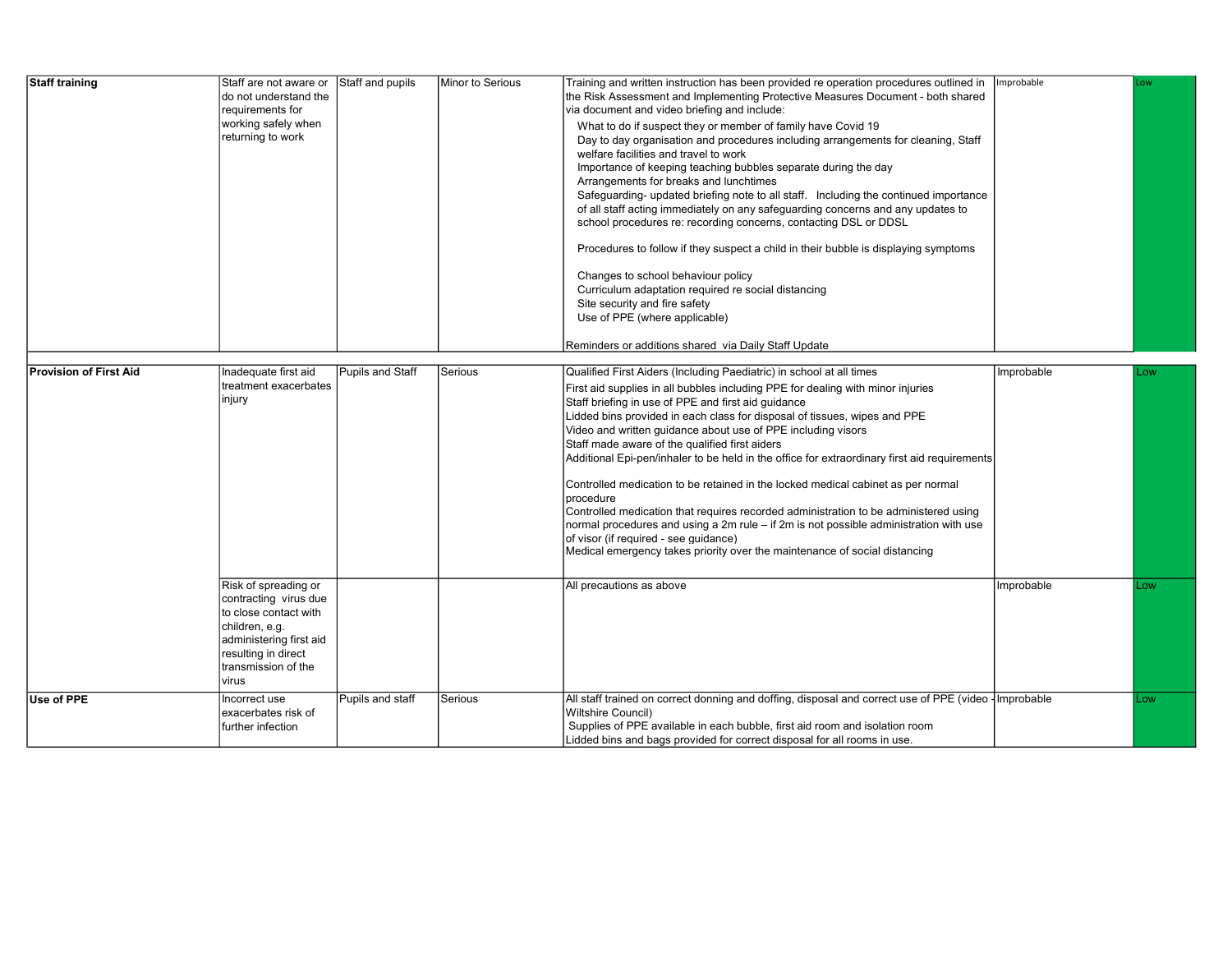| <b>Emergency evacuation and</b> | <b>Failure to follow</b> | Pupils and Staff | Serious | Measures necessary for additional ventilation of the building have been assessed and Improbable                                                                                                                                                                                                                                                                           | l Low |
|---------------------------------|--------------------------|------------------|---------|---------------------------------------------------------------------------------------------------------------------------------------------------------------------------------------------------------------------------------------------------------------------------------------------------------------------------------------------------------------------------|-------|
| lockdown                        | Iprocedures leads to     |                  |         | will not compromise fire safety or security of the building.                                                                                                                                                                                                                                                                                                              |       |
|                                 |                          |                  |         | Registers for bubbles set up                                                                                                                                                                                                                                                                                                                                              |       |
|                                 |                          |                  |         | Review of fire assembly points/management plan to accommodate social distancing.                                                                                                                                                                                                                                                                                          |       |
|                                 |                          |                  |         | Staff briefed on measures to take in event of emergency evacuation or lockdown<br>Redeployed staff and children will be briefed on evacuation procedures.<br>Regular Fire drill practices with all bubbles (days of week) followed by review with any<br>necessary adjustments made.<br>Safe evacuation/lockdown takes priority over the maintenance of social distancing |       |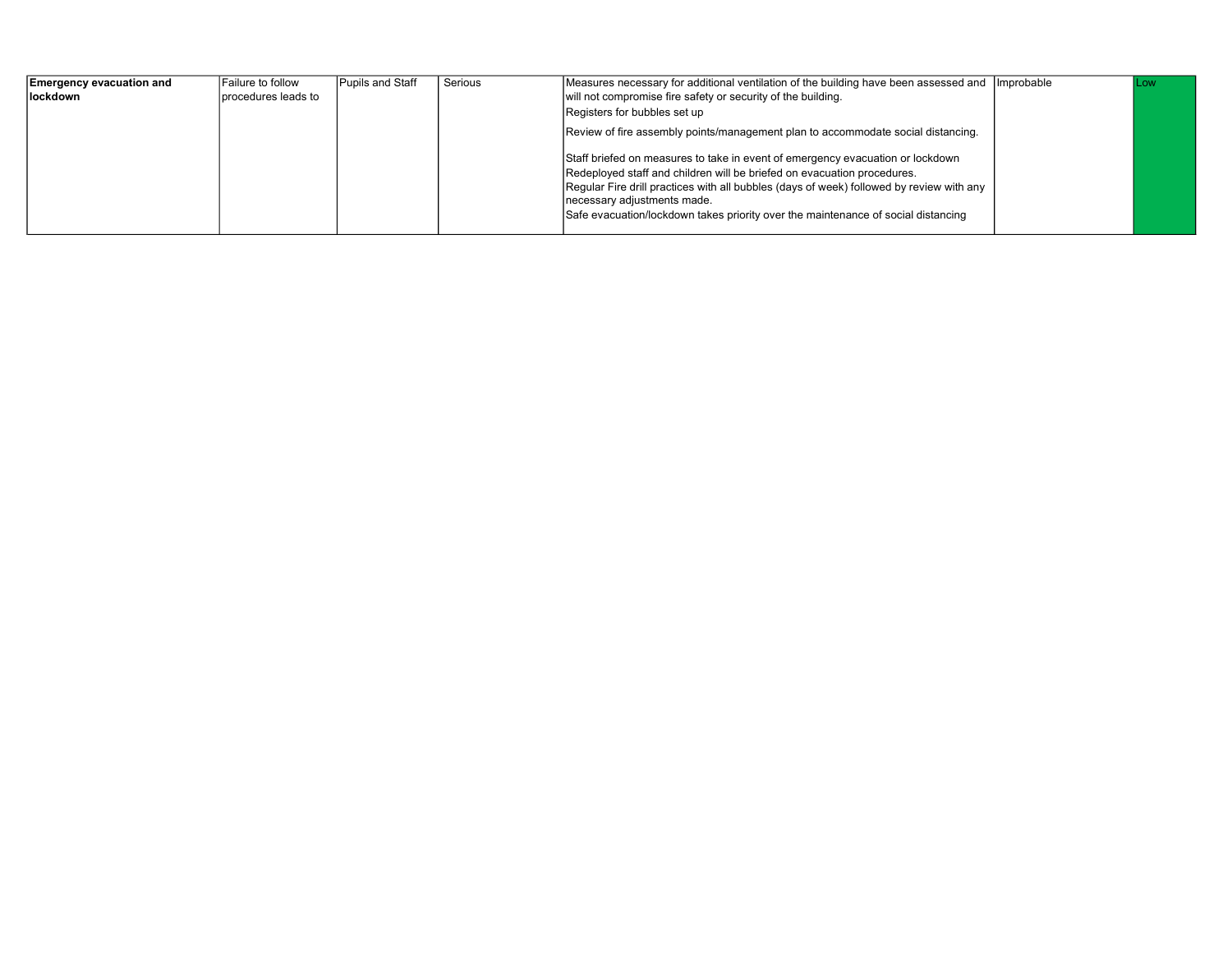| What is the Task/Activity or Environment you are<br>assessing?                              | <b>What Hazards are present or</b><br>may be generated? Look at<br>the activity processes or<br>substances used that could<br>cause harm to health or<br>injury. Use a line for each | Vho is affected or<br>exposed to the hazards?<br><b>Staff, Students, Visitors,</b><br>Contractors, Etc.) | What severity of harm can be<br>reasonably expected ? (See<br>definition Table 1) | What precautions (existing controls) are already in place to either eliminate, or reduce the risk of an accident or<br>harm occurring?                                                                                                                                                                                                                                                                                                                                                                                                                                                                                                                                                                                                                                                                                                                                                                                                                                                                                                                                                                                                                                                                                                                                                                                         | <b>What likelihood is there of an</b><br>accident or harm occurring? (See<br><b>Definitions Table 1)</b> | What is the<br><b>Risk Rating</b><br>(see Risk<br><b>Rating Matrix</b><br>Table 2) |
|---------------------------------------------------------------------------------------------|--------------------------------------------------------------------------------------------------------------------------------------------------------------------------------------|----------------------------------------------------------------------------------------------------------|-----------------------------------------------------------------------------------|--------------------------------------------------------------------------------------------------------------------------------------------------------------------------------------------------------------------------------------------------------------------------------------------------------------------------------------------------------------------------------------------------------------------------------------------------------------------------------------------------------------------------------------------------------------------------------------------------------------------------------------------------------------------------------------------------------------------------------------------------------------------------------------------------------------------------------------------------------------------------------------------------------------------------------------------------------------------------------------------------------------------------------------------------------------------------------------------------------------------------------------------------------------------------------------------------------------------------------------------------------------------------------------------------------------------------------|----------------------------------------------------------------------------------------------------------|------------------------------------------------------------------------------------|
| Contact with infected persons or<br>exposure to the virus within the<br>school building     | one identified.<br>Contact with those<br>developing symptoms<br>of the virus during the<br>working day                                                                               | Pupils and Staff                                                                                         | Serious                                                                           | Move to a pre-designated room where person can be isolated, with adult supervision if   Improbable<br>a child if child unable to maintain 2m distance then face shield to be worn.<br>Ventilate the room if possible.<br>PPE should be worn if contact is required.<br>A separate toilet should be allocated; this should then be cleaned after use.<br>Staff should wash their hands thoroughly for 20 seconds after contact with someone<br>who is unwell.<br>Cleaning of the classroom, isolation rooms and toilets used by child/adult with normal<br>household disinfectant after the child/adult has left to minimise the risk of transmission.<br>Inform parent/carer to arrange collection.<br>To dispose of waste from people with symptoms of coronavirus, such as disposable<br>cleaning cloths, tissues and PPE:<br>Put it in a plastic rubbish bag and tie it when full<br>place the plastic bag in a second bin bag and tie it<br>put it in a suitable and secure place marked for storage for 72 hours<br>Refer parent to gov.uk Guidance for households with possible coronavirus Infection.<br>In an emergency we will call 999 if they are seriously injured. We will not suggest a<br>visit to GP. Pharmacy or urgent care centre<br>Staff should advise PHE SW via telephone to report the suspected case. |                                                                                                          | Low                                                                                |
| <b>Contact with infected</b><br>persons/exposure to the virus<br>within the school building | Person contracts cv19 Staff and Pupils<br>as result of direct<br>contact with an<br>infected person (or<br>asymptomatic person)                                                      |                                                                                                          | Serious                                                                           | Guidance has been issued to the entire school community as follows Gov.uk<br>Parents and staff referred to gov.uk Guidance for households with possible<br>coronavirus Infection.<br>See Implementing Protective Measures document for all staff<br>Temperature testing is not recommending as is unreliable method for identifying<br>coronavirus.<br>Where a pupil or staff member tests positive the rest of the bubble will be sent home<br>and advised to self isolate. The other household members of the class bubble do not<br>need to self isolate unless they develop symptoms.<br>Staff and families will be advised that they should be tested if they develop symptoms<br>and inform the school.<br>As part of the national track and trace system if other cases are developed in a school<br>or cohort then PHE will conduct a rapid response and give further guidance.<br>We will ask for evidence that pupils/staff recommended to have a test have done so<br>and that the test is clear before they return to school.                                                                                                                                                                                                                                                                                      | Improbable                                                                                               | Low                                                                                |
|                                                                                             | Contact with delivery<br>drivers or packages                                                                                                                                         | Staff                                                                                                    | Serious                                                                           | Clear guidance provided for admin, premises and catering staff to handle and deal with   Improbable<br>deliveries and post<br>Staff must wash their hands after opening post, unpacking items and dealing with<br>waste                                                                                                                                                                                                                                                                                                                                                                                                                                                                                                                                                                                                                                                                                                                                                                                                                                                                                                                                                                                                                                                                                                        |                                                                                                          | Low                                                                                |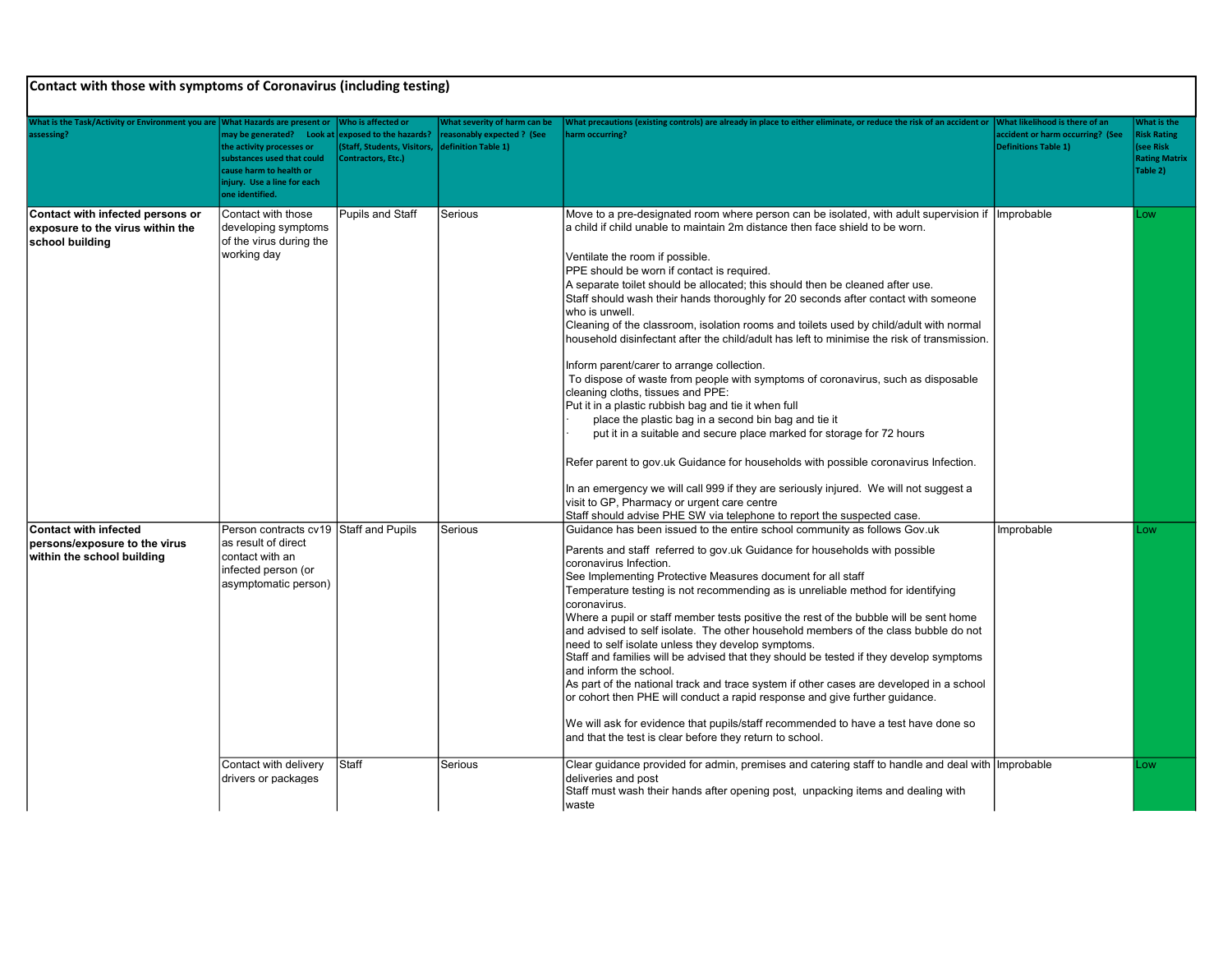## Cleaning and Hygiene

| What is the Task/Activity or Environment you are What Hazards are present or<br>assessing? | may be generated? Look at exposed to the hazards?<br>the activity processes or<br>substances used that could<br>cause harm to health or<br>injury. Use a line for each<br>one identified. | Who is affected or<br>(Staff, Students, Visitors,<br>Contractors, Etc.) | What severity of harm can be<br>reasonably expected ? (See<br>definition Table 1) | What precautions (existing controls) are already in place to either eliminate, or reduce the risk of an accident or<br>narm occurring?                                                                                                                                                                                                                                                                                                                                                                                                                                                                                                                                                                                                                                                                                                                                                                                                                                                                                                                                                                                                                                                                                                                                                                                                                                        | What likelihood is there of an<br>accident or harm occurring? (See<br>Definitions Table 1) | What is the<br><b>Risk Rating</b><br>(see Risk<br><b>Rating Matrix</b><br>Table 2) |
|--------------------------------------------------------------------------------------------|-------------------------------------------------------------------------------------------------------------------------------------------------------------------------------------------|-------------------------------------------------------------------------|-----------------------------------------------------------------------------------|-------------------------------------------------------------------------------------------------------------------------------------------------------------------------------------------------------------------------------------------------------------------------------------------------------------------------------------------------------------------------------------------------------------------------------------------------------------------------------------------------------------------------------------------------------------------------------------------------------------------------------------------------------------------------------------------------------------------------------------------------------------------------------------------------------------------------------------------------------------------------------------------------------------------------------------------------------------------------------------------------------------------------------------------------------------------------------------------------------------------------------------------------------------------------------------------------------------------------------------------------------------------------------------------------------------------------------------------------------------------------------|--------------------------------------------------------------------------------------------|------------------------------------------------------------------------------------|
| Cleaning                                                                                   | Person contracts covid Pupils and staff<br>19 as a result of<br>inadequate cleaning                                                                                                       |                                                                         | Serious                                                                           | Cleaning of work surfaces, door handles and light switches and high touch items will<br>take place at intervals throughout the day using anti-bac spray and cloths.<br>All surfaces, door handles, switches and toilets will be deep cleaned each day using<br>bleach based sprays/hot soapy water<br>Resources used by individual children will be wiped down during the day by the<br>Ichildren.<br>Protective equipment (disposable apron and gloves) will be worn by cleaning staff and<br>disposable gloves by other members of the staff team when cleaning<br>Some resources which may be rotated will be left to soak in Milton overnight and will be<br>left to dry before further use to reduce the risk of indirect transmission.<br>Leave resources in quarantine for 72 hours where appropriate e.g. books, wooden<br>blocks<br>Soft furnishings and soft / cloth toys/rugs will be removed from use in classrooms<br>Deep cleaning of the areas of the school used by keyworker children will take place<br>before re-opening<br>Cleaners to be paid for additional hours to ensure that school is kept clean as<br>necessary.<br>Cloths must be washed in the sink and then regularly in the washing machine. Or use<br>disposable cloths<br>Ensure all items that are laundered in setting are washed in line with guidance and not<br>shared between washes. | Improbable                                                                                 | Low                                                                                |
|                                                                                            | Inappropriate<br>exposure to cleaning<br>products results in<br>allergic<br>reaction/poisoning<br>Storage arrangements                                                                    | Pupils and staff                                                        | Serious                                                                           | All staff involved in use of products to receive training/briefing<br>PPE provided for all cleaning activities<br>Safety data sheets for cleaning products available<br>Only recommended cleaning products will be used<br>Staff briefed to report an adverse effects or reactions to SBM<br>Classroom cleaning packs to be stored out of reach of children                                                                                                                                                                                                                                                                                                                                                                                                                                                                                                                                                                                                                                                                                                                                                                                                                                                                                                                                                                                                                   | Improbable                                                                                 | Low                                                                                |
|                                                                                            | of cleaning products<br>change leading to use<br>by pupils                                                                                                                                |                                                                         |                                                                                   | Central storage of cleaning products stored in locked location                                                                                                                                                                                                                                                                                                                                                                                                                                                                                                                                                                                                                                                                                                                                                                                                                                                                                                                                                                                                                                                                                                                                                                                                                                                                                                                |                                                                                            |                                                                                    |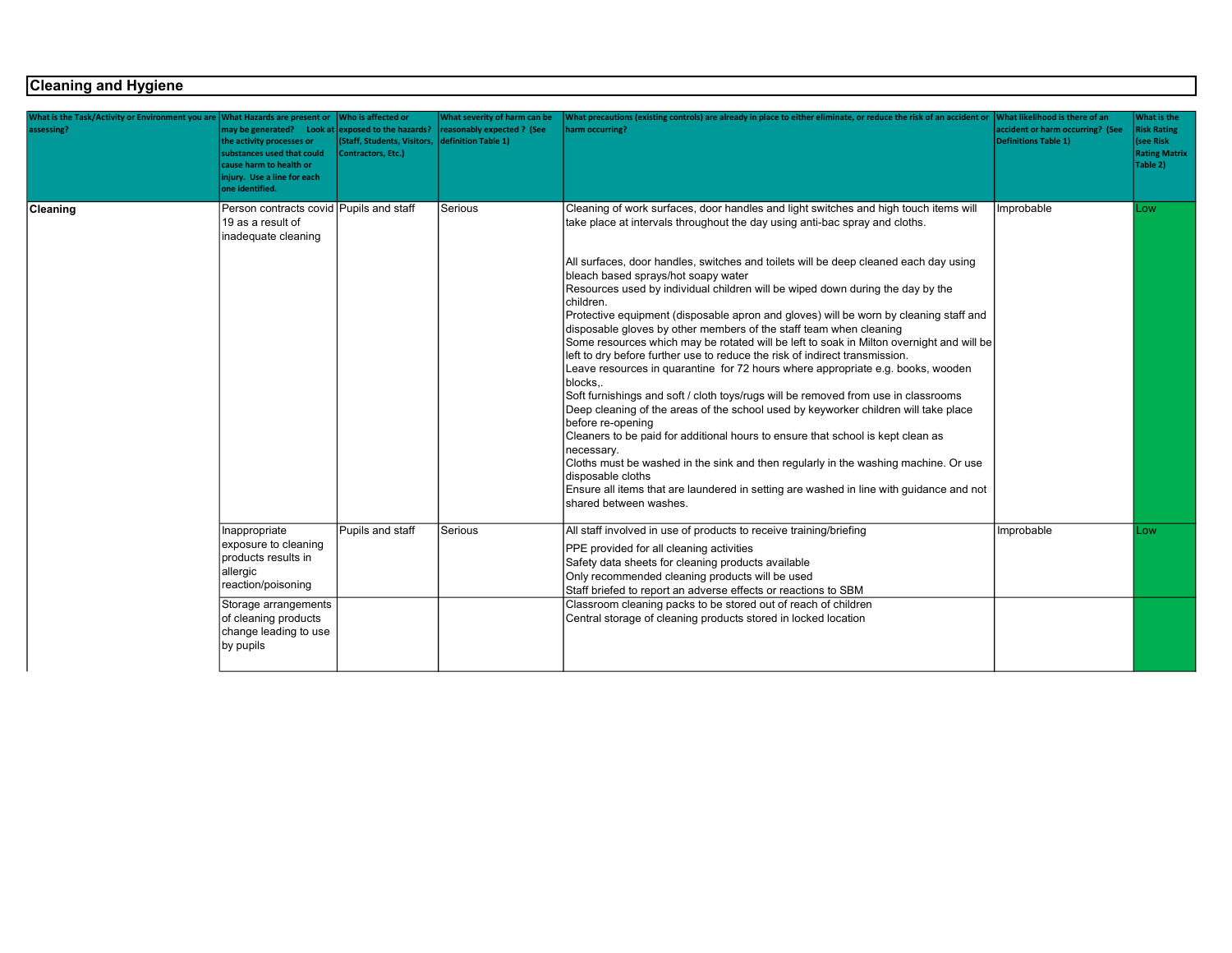|                                            | Use of hand sanitiser<br>potential for improper<br>use and ingestion | Staff and pupils       | Serious   | We are providing/allowing the use of hand sanitiser that contain at least 60% alcohol.                                                                                                                                                                                                                                                                                                                                                                                                                                                                                                                                                                                                                                                                                                                                                                                                                                                                                                                                                                        | Improbable | l Low |
|--------------------------------------------|----------------------------------------------------------------------|------------------------|-----------|---------------------------------------------------------------------------------------------------------------------------------------------------------------------------------------------------------------------------------------------------------------------------------------------------------------------------------------------------------------------------------------------------------------------------------------------------------------------------------------------------------------------------------------------------------------------------------------------------------------------------------------------------------------------------------------------------------------------------------------------------------------------------------------------------------------------------------------------------------------------------------------------------------------------------------------------------------------------------------------------------------------------------------------------------------------|------------|-------|
|                                            |                                                                      |                        |           | Recognising it is not possible to follow the handwashing advice everywhere a hand<br>sanitiser is next best and unless there is some allergy and depending on the age of the<br>pupil they could use their own/ours under supervision through to it being dispensed so<br>the young or over enthusiastic don't get carried away.<br>If the sanitiser is not used to design (e.g. drinks or gets in eyes) follow advice on safety<br>Idata sheet.<br>We have and will secure adequate supplies of the product and will provide it, especially<br>in areas such as reception.                                                                                                                                                                                                                                                                                                                                                                                                                                                                                   |            |       |
|                                            | Hand hygiene                                                         | Pupils and staff       | Serious   | Hand sanitizer to be placed in all learning environments and bubbles<br>Soap dispensers to be refilled daily<br>Children wash hands or use hand sanitizer on entry to school, before break, after<br>break, before lunch, after lunch, leaving school, using the toilet and any time they<br>lcouah or sneeze<br>Washing hands posters to be placed by all sinks<br>Reminders how to wash hands properly - videos and posters<br>Procedure agreed for children to wash hands so thorough hand washing<br>Aprons provided for staff to keep personal items safe and 'at hand' including hand<br>sanitizer/gloves<br>Extra handwashing bowls in each classroom.<br>Personal hygiene & nappy changing for EYs and SEND – gloves and apron to be worn.<br>Staff member stay to the side of child. Clean down surfaces. Double bag waste.<br>Bins available for paper towels emptied daily<br>Supervision of staff of children during handwashing<br>Tissues are available in all classrooms, staff room and reception at the minimum -<br>Catch it Kill it Bin it | Improbable | Low   |
| rea te reduce contamination. Use of charad |                                                                      | $D$ unile and $C$ teff | l Cariaun | $D_{\text{OMO}}$ avecas furniture to increase ansee (if conseitute de se)                                                                                                                                                                                                                                                                                                                                                                                                                                                                                                                                                                                                                                                                                                                                                                                                                                                                                                                                                                                     | Improboblo |       |
|                                            |                                                                      |                        |           |                                                                                                                                                                                                                                                                                                                                                                                                                                                                                                                                                                                                                                                                                                                                                                                                                                                                                                                                                                                                                                                               |            |       |

| Measures to reduce contamination Use of shared | Pupils and Staff | Serious | Remove excess furniture to increase space (if capacity to do so).                                                                                                                                                                                                                                                                                                                                                                                                                                                                                                                                                            | Improbable | l Low |
|------------------------------------------------|------------------|---------|------------------------------------------------------------------------------------------------------------------------------------------------------------------------------------------------------------------------------------------------------------------------------------------------------------------------------------------------------------------------------------------------------------------------------------------------------------------------------------------------------------------------------------------------------------------------------------------------------------------------------|------------|-------|
|                                                |                  |         | Desks to be spaced out as far as possible but not impeding fire escape routes and<br>lexits.<br>Lessons planned for individual work (not pairings or collaborative group work)<br>YR/1/6 Children to have personal set of resources available to them in labelled<br>tray/basket /zippy wallet. Not to be shared with peers. YN/ RB as appropriate<br>Malleable resources, such as play dough, should not be shared between groups.<br>Sand pits cannot be thoroughly cleaned between uses; they should not be used.<br>Individual sand trays can be given to each child as a personal resource (these cannot<br>lbe shared) |            |       |
|                                                |                  |         | Fixed play equipment is to be placed out of use.<br>Outdoor equipment and toys are appropriately cleaned between being used by different<br>bubbles.<br>Remove all soft toys, and any toys that are hard to clean, such as those with intricate<br>Iparts.<br>In EYFS the sharing of toys and resources is reduced within each bubble of 8.<br>Any toys or resources that are shared within a bubble of 8 can be easily cleaned<br>Ibetween different 'bubbles' e.a water tray.                                                                                                                                              |            |       |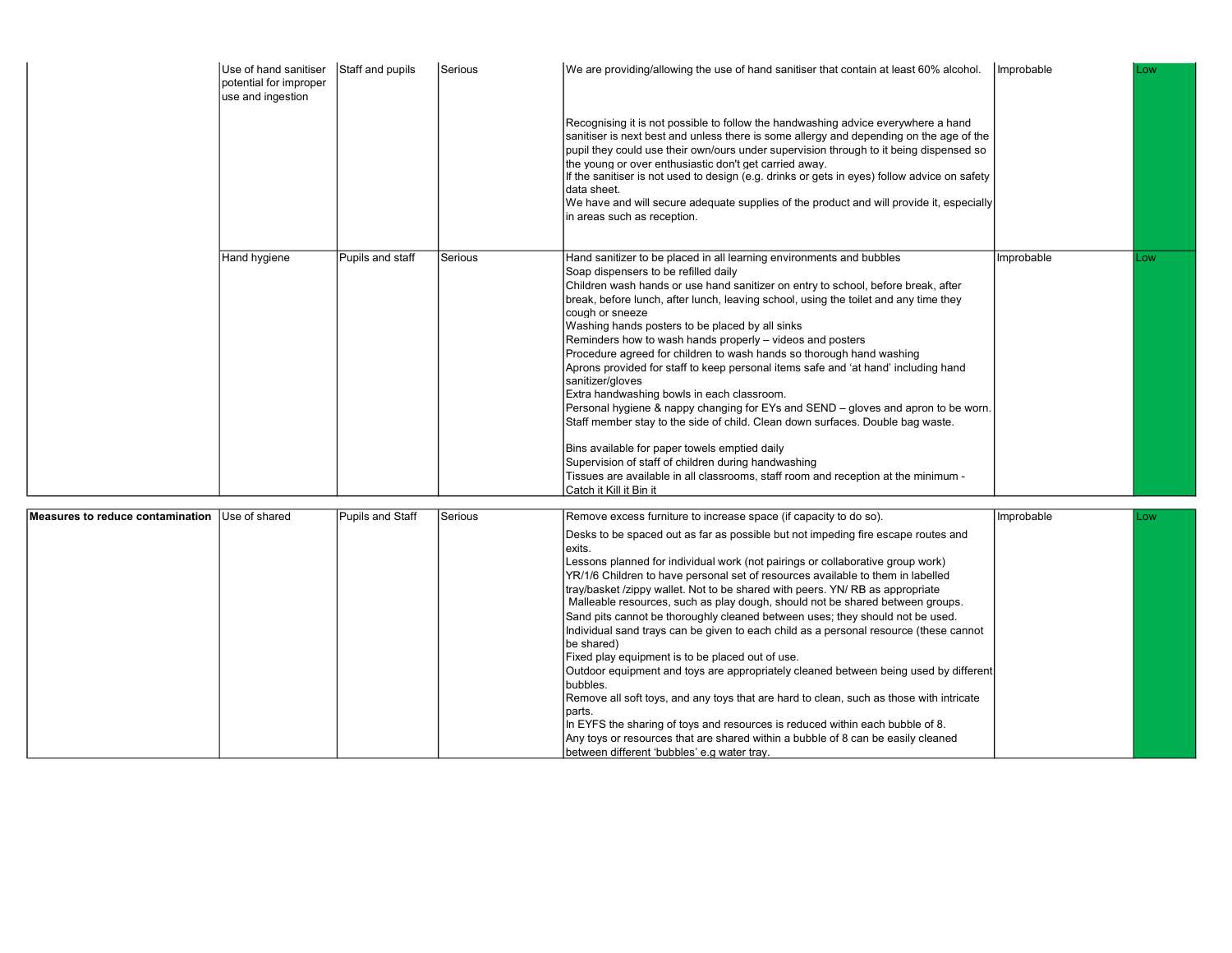|                                                                       | <b>Minimising contact (Social distancing)</b>                                                                                                                                                          |                                                                                                    |                                                                                          |                                                                                                                                                                                                                                                                                                                                                                                                                                                                                                                                                                                                                                                                                                                                                                                                                                                                                                                                                                                                                                                                                                                                                                                                                                                                                                                                                                                                                                                                                |                                                                                                                                  |                                                                                    |  |  |
|-----------------------------------------------------------------------|--------------------------------------------------------------------------------------------------------------------------------------------------------------------------------------------------------|----------------------------------------------------------------------------------------------------|------------------------------------------------------------------------------------------|--------------------------------------------------------------------------------------------------------------------------------------------------------------------------------------------------------------------------------------------------------------------------------------------------------------------------------------------------------------------------------------------------------------------------------------------------------------------------------------------------------------------------------------------------------------------------------------------------------------------------------------------------------------------------------------------------------------------------------------------------------------------------------------------------------------------------------------------------------------------------------------------------------------------------------------------------------------------------------------------------------------------------------------------------------------------------------------------------------------------------------------------------------------------------------------------------------------------------------------------------------------------------------------------------------------------------------------------------------------------------------------------------------------------------------------------------------------------------------|----------------------------------------------------------------------------------------------------------------------------------|------------------------------------------------------------------------------------|--|--|
| <b>Vhat is the Task/Activity or Environment you are</b><br>assessing? | <b>What Hazards are present or</b><br>may be generated? Look at<br>the activity processes or<br>substances used that could<br>cause harm to health or<br>njury. Use a line for each<br>one identified. | Vho is affected or<br>exposed to the hazards?<br>(Staff, Students, Visitors,<br>Contractors, Etc.) | <b>Nhat severity of harm can be</b><br>reasonably expected ? (See<br>definition Table 1) | What precautions (existing controls) are already in place to either eliminate, or reduce the risk of an accident or<br>harm occurring?                                                                                                                                                                                                                                                                                                                                                                                                                                                                                                                                                                                                                                                                                                                                                                                                                                                                                                                                                                                                                                                                                                                                                                                                                                                                                                                                         | Vhat likelihood is there of an<br>accident or harm occurring? (See<br><b>Definitions Table 1)</b>                                | What is the<br><b>Risk Rating</b><br>(see Risk<br><b>Rating Matrix</b><br>Table 2) |  |  |
| Social distancing across the site                                     | Too many people on<br>site increases<br>likelihood of exposure<br>to Covid 19                                                                                                                          | Pupils and staff                                                                                   | Serious                                                                                  | Staggering opening and departure times<br>Signage and barriers to remind parents and those visiting the site of social distancing<br>requirements.<br>Advice parents that only one person to attend to pic up their child.                                                                                                                                                                                                                                                                                                                                                                                                                                                                                                                                                                                                                                                                                                                                                                                                                                                                                                                                                                                                                                                                                                                                                                                                                                                     | Improbable                                                                                                                       | ow                                                                                 |  |  |
| Social distancing and curriculum<br>delivery - EY & RB                | Exposure to<br>infection/harm<br>classroom teaching                                                                                                                                                    | Pupils and staff                                                                                   | l Serious                                                                                | Group sizes to a maximum of 8 children, while adhering to ratios, is preferable so<br>groups are as small as possible. Providers are expected to ensure that there are no<br>more than 16 children in a group in early years settings.<br>Teachers and TAs to be assigned to a group of children; they should remain with these Dalace to discourage or<br>children throughout each day<br>Children not mix with other groups<br>Remove excess furniture to increase space and desks to be spaced out as far as<br>possible but not impeding fire escape routes and exits.<br>EY children are able to move around to different learning areas<br>Planning to use outdoors as much as possible<br>When speaking to a child who cannot socially distance "the key is not to be below the<br>child who is talking to you". (See Dr Matt Butler Video)<br>Social distancing rules to be shared with the children - (Include instructions how to line<br>up, use of toilets, moving around the classroom etc)<br>Social distancing rules to be re-visited/modelled frequently throughout the day<br>Staff should maintain social distancing rules where possible                                                                                                                                                                                                                                                                                                                    | Possible (cannot ensure<br>pupils stay socially<br>distanced - all measures in<br>avoid)                                         | <b>Medium</b>                                                                      |  |  |
|                                                                       |                                                                                                                                                                                                        |                                                                                                    |                                                                                          | Staff should avoid singing, shouting or conversing loudly, and chanting - consider how<br>to manage activities that include this and how to manage.                                                                                                                                                                                                                                                                                                                                                                                                                                                                                                                                                                                                                                                                                                                                                                                                                                                                                                                                                                                                                                                                                                                                                                                                                                                                                                                            |                                                                                                                                  |                                                                                    |  |  |
|                                                                       | Risk of harm from<br>activity planned                                                                                                                                                                  | Pupils                                                                                             | Minor to Serious                                                                         | Individual activities to be planned with principles from this RA taken into consideration<br>at all times. Dynamic RA undertaken as necessary.                                                                                                                                                                                                                                                                                                                                                                                                                                                                                                                                                                                                                                                                                                                                                                                                                                                                                                                                                                                                                                                                                                                                                                                                                                                                                                                                 | mprobable                                                                                                                        | ow                                                                                 |  |  |
| Social distancing and curriculum<br>delivery - Y1 - Y6                | Exposure to<br>infection/harm<br>classroom teaching<br>Risk of harm from                                                                                                                               | Pupils and staff<br><b>Pupils</b>                                                                  | Serious<br>Minor to Serious                                                              | Reduce the number of children in the classroom to enable social distancing (no more<br>than 15); to maintain social distancing at 2m, school estimate apx 8 children in each<br>classroom, in the first instance<br>Teachers and TAs to be assigned to a group of children; they remain with these<br>children throughout day<br>Children not mix with other groups and will remain in the classroom for majority of the<br>day (except where outdoor learning is planned and timetabled)<br>Remove excess furniture to increase space and desks to be spaced out as far as<br>possible but not impeding fire escape routes and exits.<br>Children to remain at their tables<br>Planning to use outdoors as much as possible<br>Children should not use cloakrooms - coats on back of chairs, boxes on own table for<br>bags etc<br>When speaking to a child who cannot socially distance "the key is not to be below the<br>child who is talking to you". (See Dr Matt Butler Video)<br>Social distancing rules to be shared with the children - (Include instructions how to line<br>up, use of toilets, moving around the classroom etc)<br>Social distancing rules to be re-visited/modelled frequently throughout the day<br>Feedback to be provided using whiteboard, visualizer or interactive whiteboard.<br>Staff should maintain social distancing rules where possible<br>Individual activities to be planned with principles from this RA taken into consideration | Possible (cannot ensure<br>pupils stay socially<br>distanced - all measures in<br>place to discourage or<br>avoid)<br>Improbable | <b>Medium</b><br>ow                                                                |  |  |
|                                                                       | activity planned                                                                                                                                                                                       |                                                                                                    |                                                                                          | at all times. Dynamic RA undertaken as necessary.                                                                                                                                                                                                                                                                                                                                                                                                                                                                                                                                                                                                                                                                                                                                                                                                                                                                                                                                                                                                                                                                                                                                                                                                                                                                                                                                                                                                                              |                                                                                                                                  |                                                                                    |  |  |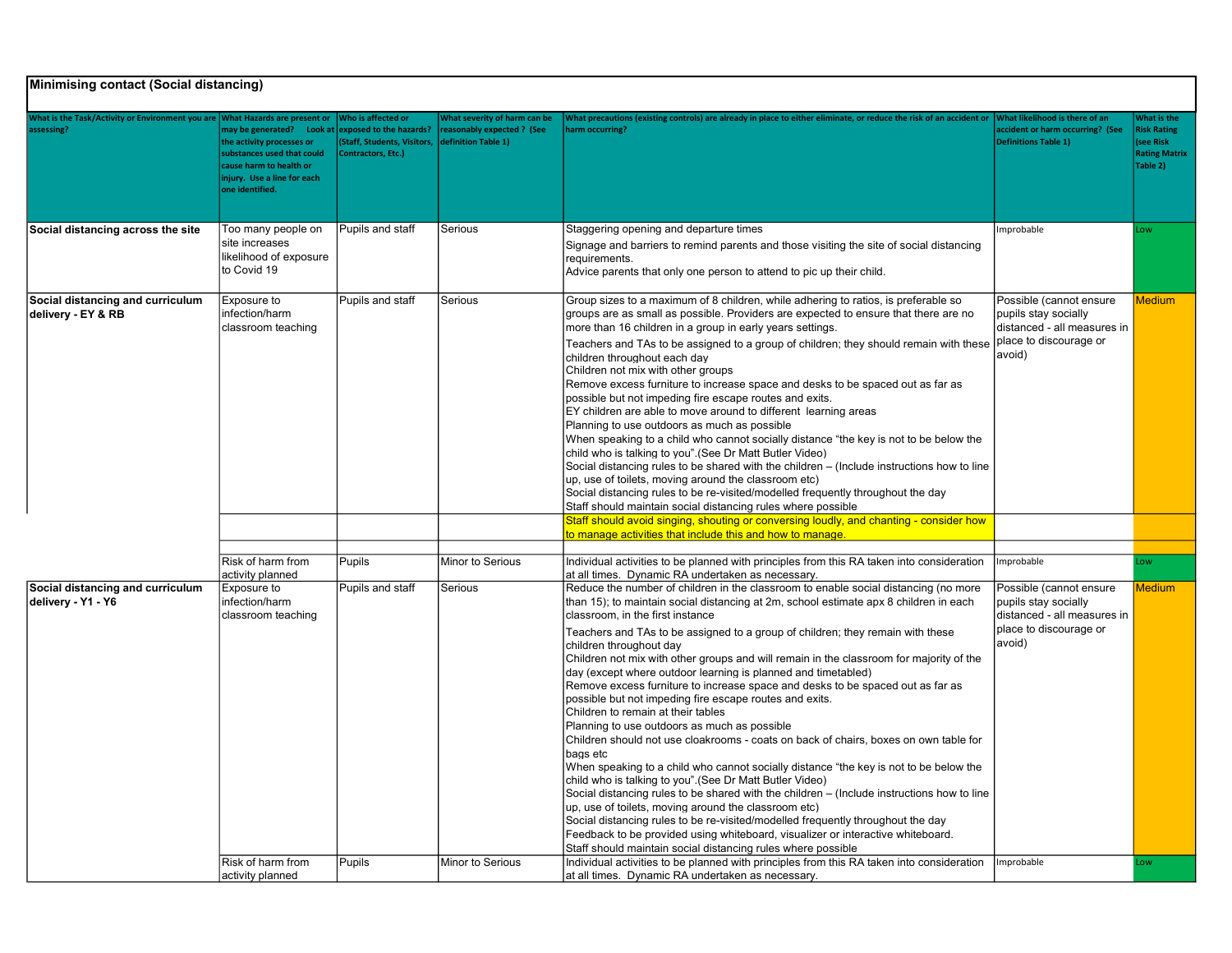| Circulation within the building | Exposure to infection                | Pupils and staff        | Serious | We have aranged for pupils to access their rooms directly from outside where possible   Improbable   |            | Low       |
|---------------------------------|--------------------------------------|-------------------------|---------|------------------------------------------------------------------------------------------------------|------------|-----------|
|                                 | from inadequate social<br>distancing |                         |         | Signage/posters in each classroom.                                                                   |            |           |
|                                 |                                      |                         |         | Areas not in use to be closed off (not escape routes).                                               |            |           |
|                                 |                                      |                         |         | Use of a one-way system around the school where appropriate                                          |            |           |
|                                 |                                      |                         |         | Brief, transitory contact, such as passing in a corridor or when moving to a different               |            |           |
|                                 |                                      |                         |         | part of the setting, is low risk                                                                     |            |           |
|                                 |                                      |                         |         | Floor markings to illustrate 2m spacing in corridors (where appropriate)                             |            |           |
|                                 |                                      |                         |         | Arrangements in place to stagger lunchtimes and breaktimes                                           |            |           |
| Lunchtimes                      | Exposure to infection                | Pupils and staff        | Serious | Our own catering staff arrangements for social distancing have been implemented.                     | Improbabel | <b>OW</b> |
|                                 | from inadequate social               |                         |         |                                                                                                      |            |           |
|                                 | distaincing during                   |                         |         | Children to eat lunch in their classrooms or hall (site dependent)                                   |            |           |
|                                 | prepation and serving                |                         |         | Children who bring packed lunch - to be kept under children's tables with bags                       |            |           |
|                                 | of food                              |                         |         | Where hot meals are provided for those entitled to them, transport safely to the                     |            |           |
|                                 |                                      |                         |         | classroom of if the apply 2m rule if canteen (hall) available.                                       |            |           |
|                                 |                                      |                         |         | Any crockery/cutlery used must be cleaned thoroughly via dishwasher or hot soapy                     |            |           |
|                                 |                                      |                         |         | water.                                                                                               |            |           |
| Breaktimes                      | Exposure to infection                | <b>Staff and Pupils</b> | Serious | Staggered playtimes and allocated play areas in the first instance – zoning of play                  | Improbable | Low       |
|                                 | from inadequate social               |                         |         | areas using markings or cones to reinforce distancing as necessary                                   |            |           |
|                                 | distancing                           |                         |         | Trim Trail & outdoor play equipment to be placed out of bounds                                       |            |           |
|                                 |                                      |                         |         | Reduce amount of playtime equipment offered- must be easily cleaned; set per Bubble                  |            |           |
|                                 |                                      |                         |         | Devise games with children which encourage social distancing – long rope skipping,                   |            |           |
|                                 |                                      |                         |         | catch etc                                                                                            |            |           |
|                                 |                                      |                         |         | Staff on duty to actively encourage/insist on social distancing                                      |            |           |
|                                 |                                      |                         |         | Children practice talking 2 metres apart – modelled by staff                                         |            |           |
|                                 |                                      |                         |         |                                                                                                      |            |           |
|                                 |                                      |                         |         |                                                                                                      |            |           |
| Toilets                         | Exposure to infection                | Staff and pupils        | Serious | Only one boy/girl allowed to go to the toilet at any time -handwashing to be supervised   Improbable |            | <b>OW</b> |
|                                 | from inadequate social               |                         |         | Toilets will be allocated for different groups of children                                           |            |           |
|                                 | distancing and poor                  |                         |         | Signs to be placed in toilets to remind children re washing of hands                                 |            |           |
|                                 | hygiene                              |                         |         | Hand sanitizer to be used freely in classrooms                                                       |            |           |
|                                 |                                      |                         |         | Additional soap/hand sanitizer ordered to ensure that we do not run out                              |            |           |
|                                 |                                      |                         |         |                                                                                                      |            |           |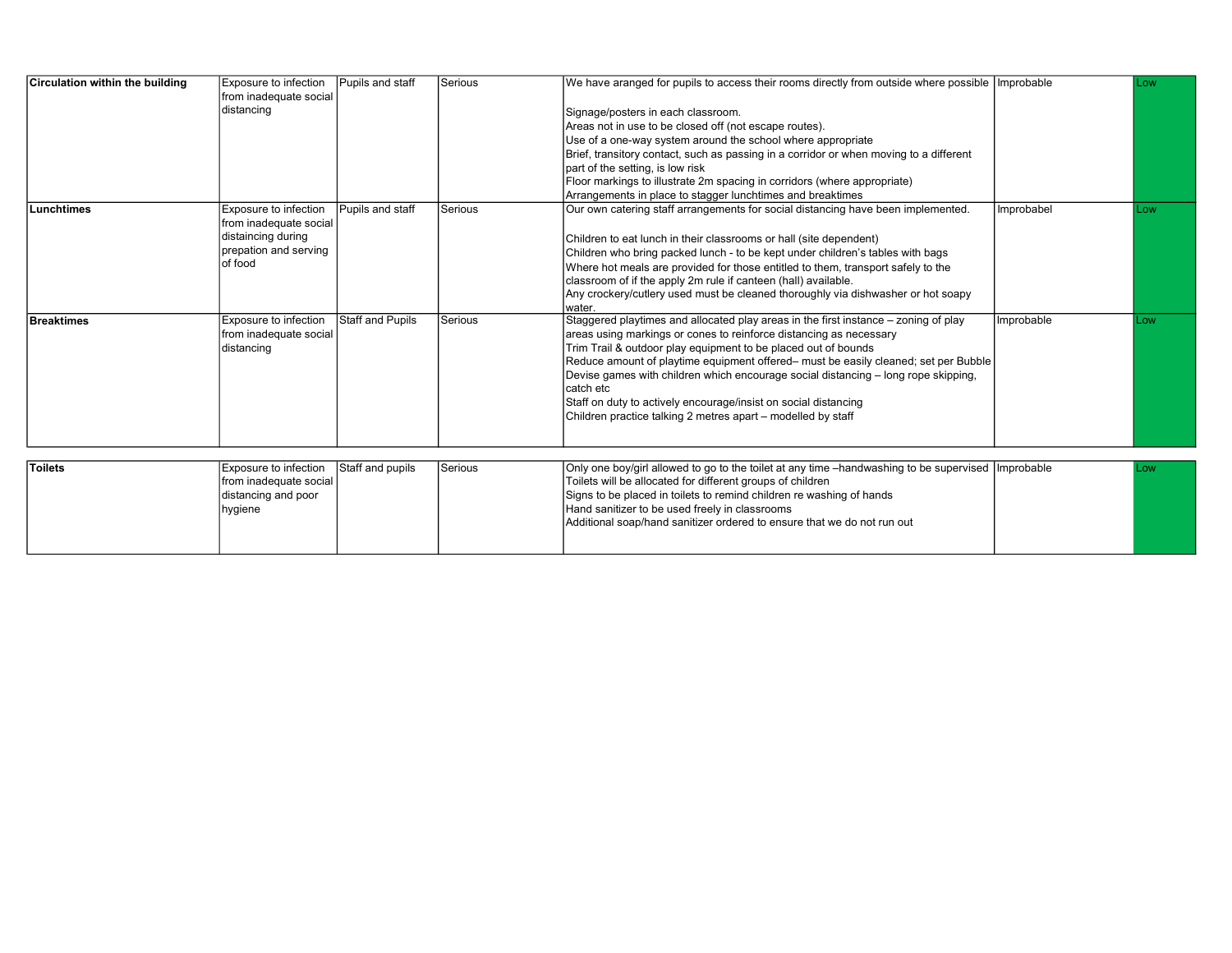| What is the Task/Activity or Environment you are<br>assessing? | What Hazards are present or<br>may be generated? Look at exposed to the hazards?<br>the activity processes or<br>substances used that could<br>cause harm to health or<br>injury. Use a line for each<br>one identified. | Who is affected or<br><b>Staff, Students, Visitors,</b><br>Contractors, Etc.) | What severity of harm can be<br>reasonably expected? (See<br>definition Table 1) | What precautions (existing controls) are already in place to either eliminate, or reduce the risk of an accident or VWhat likelihood is there of an<br>harm occurring?                                                                                                                                                                                                                                                                                                                                                                                                                                                                                                                                                                                                                                                                                                                                                                                                                                                                                                                                                                                                                                                                                                                                                                                                                                                                                                                                  | accident or harm occurring? (See<br><b>Definitions Table 1)</b>                  | What is the<br><b>Risk Rating</b><br>(see Risk<br><b>Rating Matrix</b><br>Table 2) |
|----------------------------------------------------------------|--------------------------------------------------------------------------------------------------------------------------------------------------------------------------------------------------------------------------|-------------------------------------------------------------------------------|----------------------------------------------------------------------------------|---------------------------------------------------------------------------------------------------------------------------------------------------------------------------------------------------------------------------------------------------------------------------------------------------------------------------------------------------------------------------------------------------------------------------------------------------------------------------------------------------------------------------------------------------------------------------------------------------------------------------------------------------------------------------------------------------------------------------------------------------------------------------------------------------------------------------------------------------------------------------------------------------------------------------------------------------------------------------------------------------------------------------------------------------------------------------------------------------------------------------------------------------------------------------------------------------------------------------------------------------------------------------------------------------------------------------------------------------------------------------------------------------------------------------------------------------------------------------------------------------------|----------------------------------------------------------------------------------|------------------------------------------------------------------------------------|
| <b>School Reception Areas</b>                                  | Exposure to infection<br>from inadequate social<br>distancing: visitors to<br>school                                                                                                                                     | <b>Staff and Pupils</b>                                                       | Serious                                                                          | Site visits only by pre-arrangement<br>Consultations/meetings with parents/outside agencies to take place via telephone or<br>video conferencina.<br>2m exclusion zones/markings in Reception area<br>Information / signage for visitors informing them of infection control procedures<br>Deliveries and visits outside of school opening hours where possible<br>Postbox for parents to deposit mail for school office/staff, not to enter building.<br>Provision of hand gel at main school entrance<br>Process for the acceptance of deliveries required i.e. A drop area<br>Drop box by gate for parents to avoid coming to office<br>Contactless Sign App to be used by all staff<br>Wipes by door for cleaning key pad<br>Glass partitions to remain closed at all times                                                                                                                                                                                                                                                                                                                                                                                                                                                                                                                                                                                                                                                                                                                         | Improbable                                                                       | Low                                                                                |
| Other work areas                                               | Exposure to infection<br>from inadequate social                                                                                                                                                                          | Staff                                                                         | Serious                                                                          | Where possible opportuntiy for working from home for PPA time, supporting online<br>learning where work does not involve direct contact with pupils<br>Furniture reconfigured in offices and screen in between office workers<br>Staff relocated within building to support social distancing<br>All areas cleaned regularly<br>Dishwashers out of use (where possible)<br>IT equipment, phones & work areas must not be shared<br>Staff relocated within building to support social distancing<br>Staff remaining in their own bubbles (Including office and support staff)<br>Staff rest rooms and toilets allocated to specfic bubbles to reduce contact<br>Staff meeting wil be held remotely; if this is not possible 2m social distancing guidance<br>will be followed                                                                                                                                                                                                                                                                                                                                                                                                                                                                                                                                                                                                                                                                                                                            | Improbable                                                                       | .ow                                                                                |
| Transport                                                      | Exposure to infection<br>from inadequate social<br>distancing in transport<br>to school                                                                                                                                  | Pupils                                                                        | Serious                                                                          | Drivers of taxis and vehicles up to 16 seats and Passenger Assistants will be wearing<br>facemasks, as this group of people are in a more confined space, often for longer<br>periods of time.<br>Children are not required to wear masks or face coverings on school transport, unless<br>the family choose to adopt this practice and only for those who understand and are<br>safe to do so.<br>Drivers and passenger assistants are to follow the social distancing guidelines, as far<br>as possible, wash their hands as often and as soon as possible, before and after each<br>time they use the vehicle.<br>Vehicles will be cleaned at the end of every journey, taking particular attention to<br>frequently touched areas such as door handles, back of seat coverings, hand rails, bell<br>pushes and seatbelts.<br>Transport will be provided by the usual bus or taxi company. There may be some<br>extenuating circumstances to this, but users will be notified as soon as possible should<br>that be the case.<br>Same Passenger Assistant & driver will be provided - this cannot be guaranteed as<br>they may be self-isolating themselves or looking after someone who is.<br>Children should wash their hands for 20 seconds before leaving home, if possible,<br>sanitise their hands before boarding school transport.<br>Children should sanitise their hands once they have left the transport, they should<br>wash their hands thoroughly when they enter their home/school. | Possible (cannot remain<br>socially distanced in taxi<br>and taxi will transport | <b>Medium</b>                                                                      |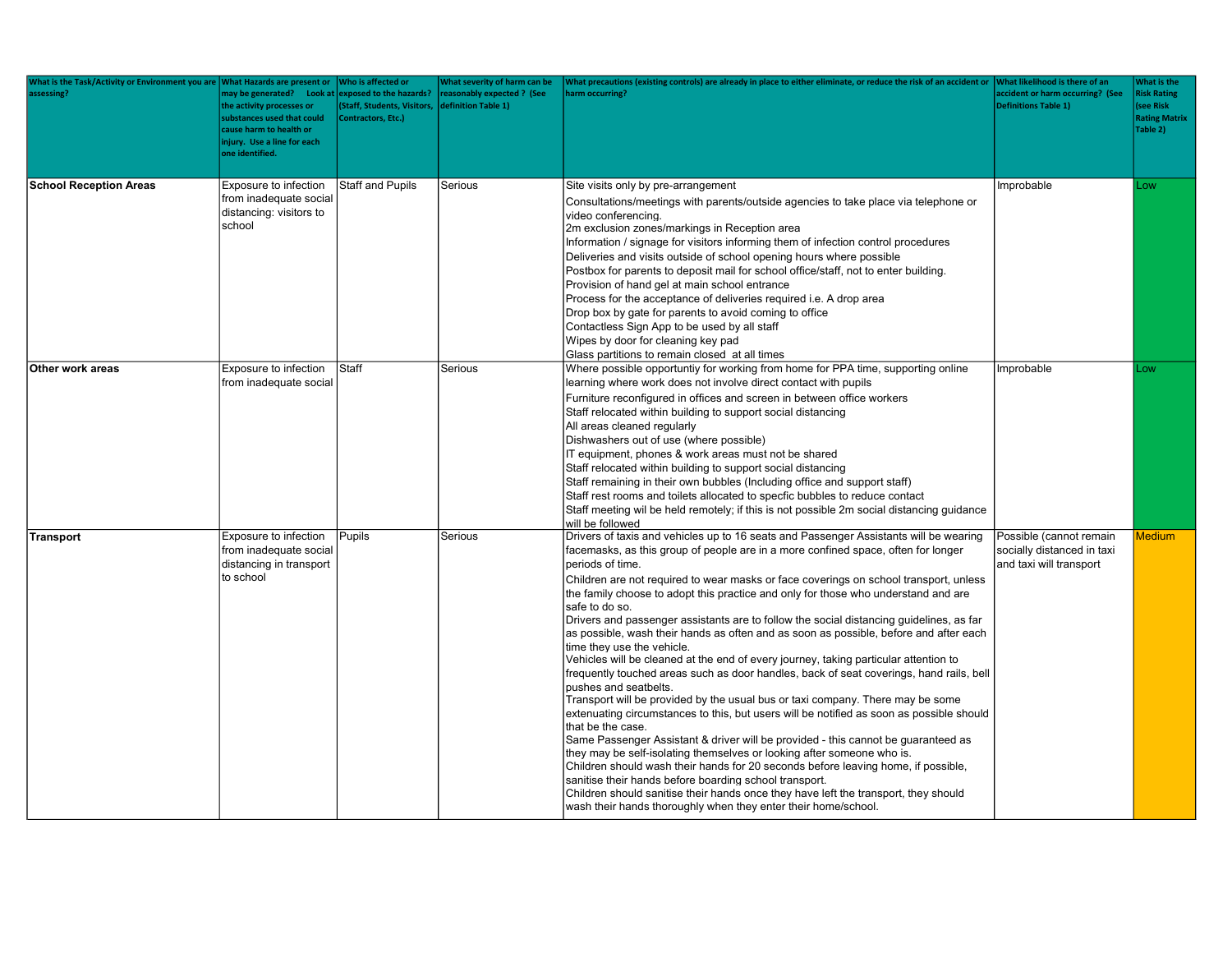## Part 2

## Maintaining Educational Provision for pupils who are still working at home

| What is the Task/Activity or Environment you are What Hazards are present or<br>assessing? | nay be generated? Look at exposed to the hazards?<br>the activity processes or<br>substances used that could<br>ause harm to health or<br>njury. Use a line for each<br>one identified. | Who is affected or<br><b>Staff, Students, Visitors,</b><br>Contractors, Etc.)                                                              | What severity of harm can be<br>reasonably expected ? (See<br>definition Table 1) | What precautions (existing controls) are already in place to either eliminate, or reduce the risk of an accident or<br>harm occurring?                                                                                                                                                                                                                                                                                                                                          | What likelihood is there of an<br>accident or harm occurring? (See<br><b>Definitions Table 1)</b> | What is the<br><b>Risk Rating</b><br>(see Risk<br><b>Rating Matrix</b><br>Table 2) |
|--------------------------------------------------------------------------------------------|-----------------------------------------------------------------------------------------------------------------------------------------------------------------------------------------|--------------------------------------------------------------------------------------------------------------------------------------------|-----------------------------------------------------------------------------------|---------------------------------------------------------------------------------------------------------------------------------------------------------------------------------------------------------------------------------------------------------------------------------------------------------------------------------------------------------------------------------------------------------------------------------------------------------------------------------|---------------------------------------------------------------------------------------------------|------------------------------------------------------------------------------------|
| Maintaining contact with pupils<br>staying at home                                         | Safeguarding<br>concerns are not                                                                                                                                                        | Pupils                                                                                                                                     | l Serious                                                                         | Concerns may become apparent during interaction in the community or online<br>communication etc.<br>All staff to be aware of arrangements in place to contact school DSL/DDSL<br>Introduction of CPoms<br>Regular check in calls with parents and recording of calls<br>Use of Dojo by Resource Base team to keep in touch with families.<br>Use of online reporting of Pink Forms to ensure staff can report to DSL/DDSL even if<br>not on site and maintain social distancing | Improbable                                                                                        | Low                                                                                |
|                                                                                            | Enhanced risk to<br>pupils re online safety<br>resulting for increased<br>internet exposure:<br>working remotely<br>without access to<br>support from peer<br>group and school          | Pupils                                                                                                                                     | Serious                                                                           | School to provide information to pupils and parents re online safety<br>School to provide information to parents and pupils about Seesaw platform<br>Schools to provide information to pupils and parents about Whisper<br>Schools to make parents aware of sites they are asking their children to use and likely<br>to interact with                                                                                                                                          | Possible                                                                                          | <b>Medium</b>                                                                      |
|                                                                                            | Pupils<br>Minor to Serious<br>E safety -<br>Inappropriate staff<br>contact                                                                                                              | School e safety policy continues to apply<br>Staff must not make informal arrangements to contact pupils using their own<br>phones/devices | Improbable                                                                        | Low                                                                                                                                                                                                                                                                                                                                                                                                                                                                             |                                                                                                   |                                                                                    |
|                                                                                            | Injury or contamination Visiting staff<br>of staff undertaking<br>home visits                                                                                                           |                                                                                                                                            | l Serious                                                                         | Staff to follow government guidance on social distancing<br>Speak to families on the doorstep or through a window                                                                                                                                                                                                                                                                                                                                                               | Improbable                                                                                        | Low                                                                                |
|                                                                                            | Vulnerable pupils are<br>missed through lack of<br>contact                                                                                                                              | Pupils                                                                                                                                     | Serious                                                                           | Any home visit will be carried out by 2 members of staff subject to Risk Assessment<br>associated with that home location and family profile. Staff to travel in separate cars.<br>Where the family is self isolating ask that the child comes to the window so they can<br>been seen by the professionals<br>If phoning families we will speak to the child as well                                                                                                            | Improbable                                                                                        | Low                                                                                |